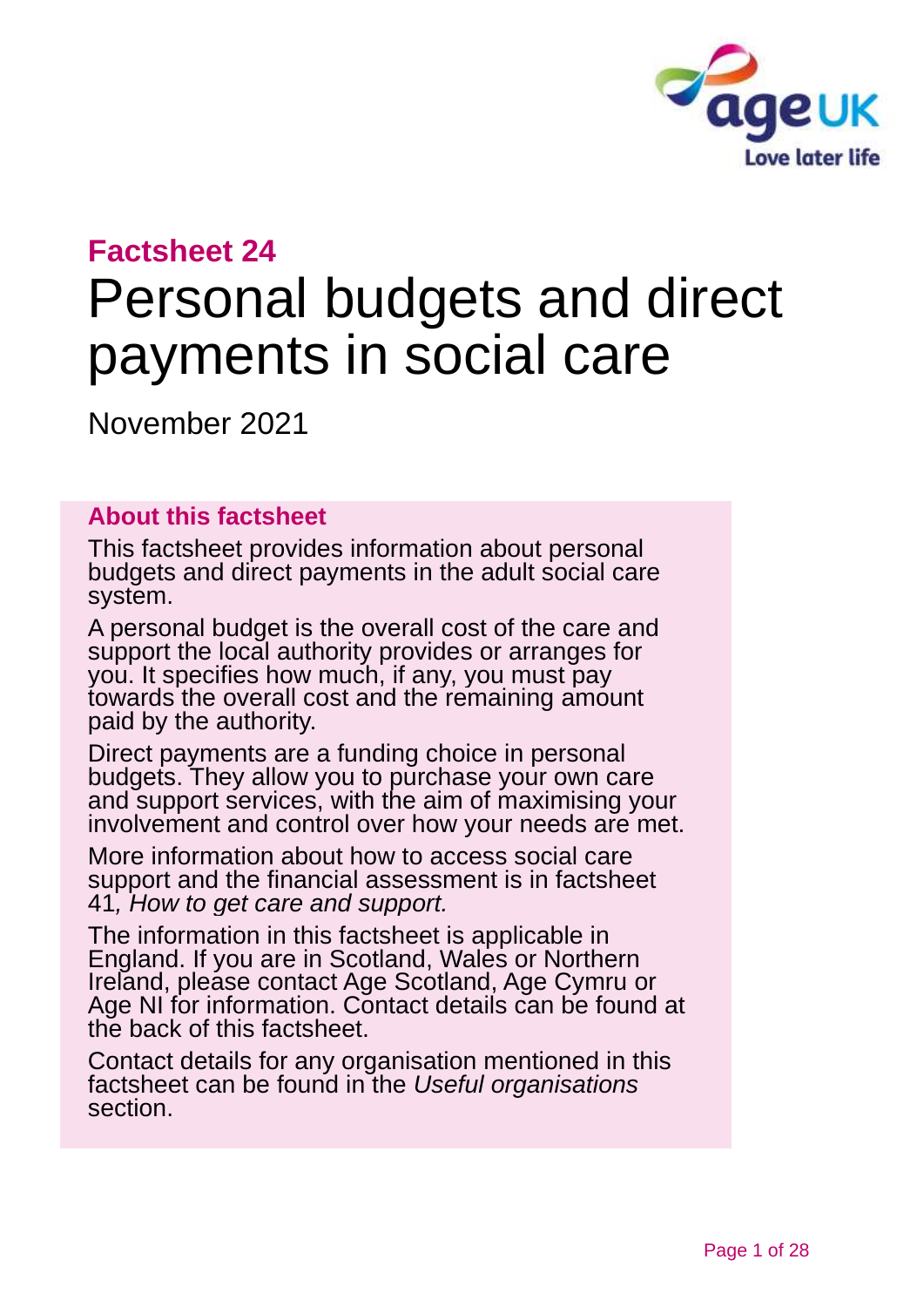# **Contents**

| 1 Recent developments                                       | 4               |
|-------------------------------------------------------------|-----------------|
| 2 Sources and terms used in this factsheet                  | 4               |
| 3 The personalisation of social care                        | 4               |
| 4 Getting assistance from the local authority               | 5               |
| 5 Paying for social care services                           | 6               |
| 6 What is a personal budget?                                | 6               |
| <b>7 Calculating your personal budget</b>                   | 8               |
| 7.1 Carers' personal budgets                                | 10              |
| 7.2 Challenging the personal budget amount                  | 11              |
| 7.3 Personal budget reviews                                 | 12 <sub>2</sub> |
| 8 What is a direct payment?                                 | 13              |
| 8.1 Right to direct payments $-$ 4 conditions               | 14              |
| 8.2 Can the local authority impose conditions?              | 15              |
| 8.3 If you lack mental capacity                             | 15              |
| 8.4 Restrictions on employing a partner or family<br>member | 16              |
| 8.5 Limitations on direct payment use                       | 17              |
| 8.6 Calculating the amount of your direct<br>payments       | 18              |
| 8.7 Becoming an employer                                    | 19              |
| 8.8 Agency contract if you do not want to be an<br>employer | 20              |
| 8.9 Support and help to manage direct<br>payments           | 21              |
| 8.10 Equipment and home adaptations                         | 21              |
| 8.11 Review of your arrangements                            | 22              |
| 8.12 Terminating direct payments                            | 23              |
| 8.13 Harmonising NHS and social care direct<br>payments     | 24              |
| 9 Complaints and safeguarding from abuse<br>and neglect     | 24              |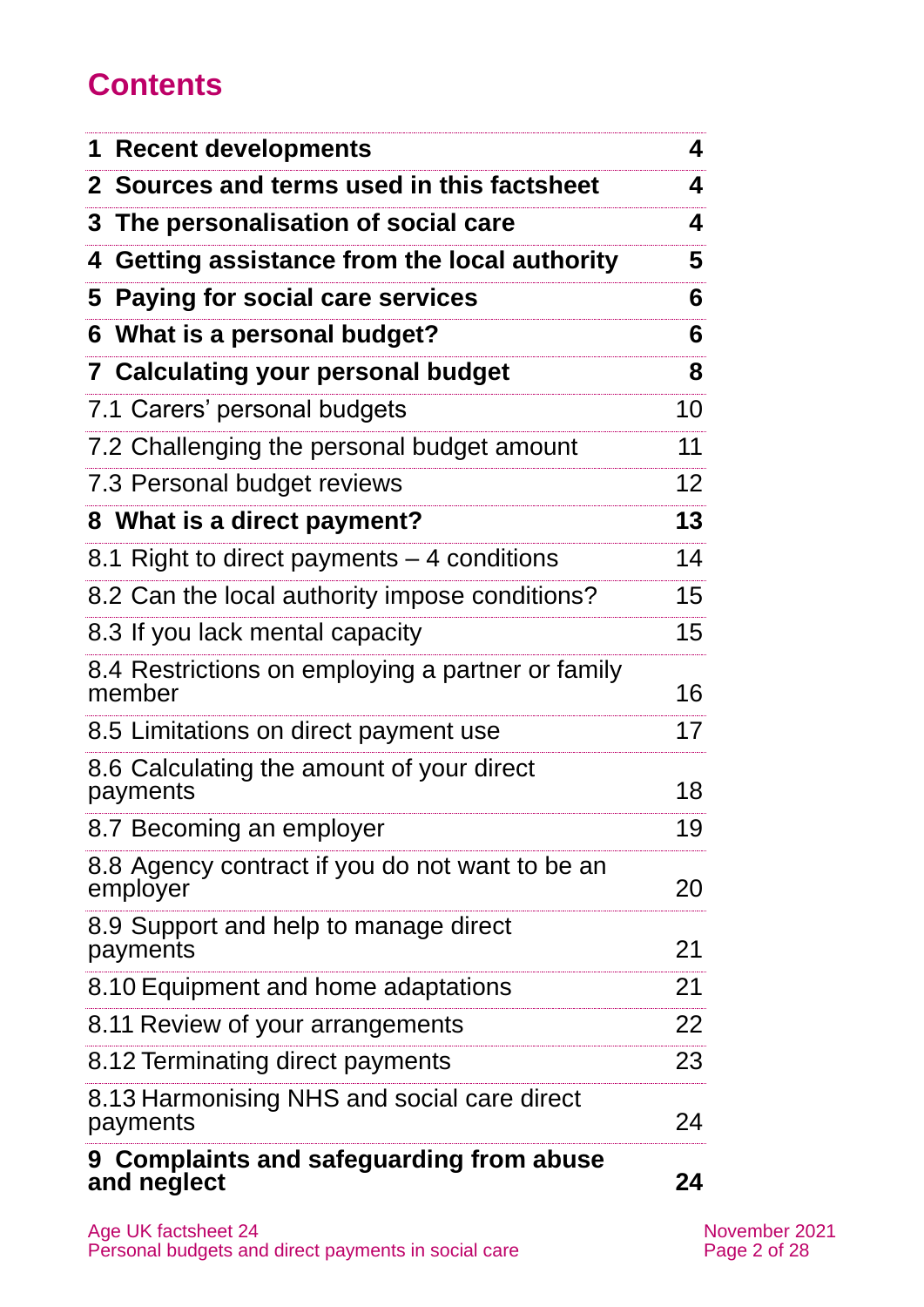| Useful organisations |  |
|----------------------|--|
| Age UK               |  |
| Support our work     |  |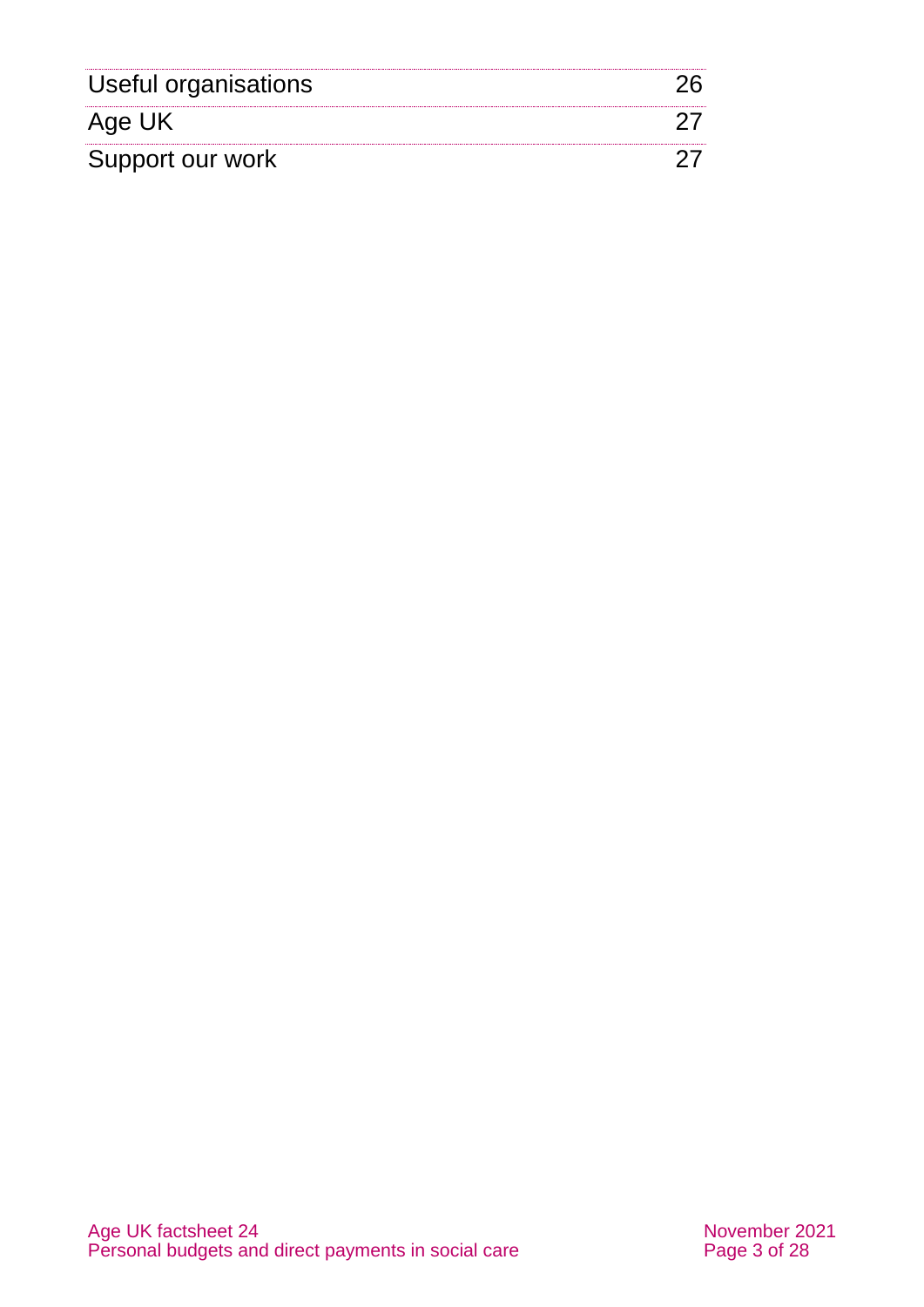# **1 Recent developments**

*[Local authority circular -](https://www.gov.uk/government/publications/social-care-charging-for-local-authorities-2022-to-2023) LAC (DHSC) (2022) 1*, published in February 2022, increased the income thresholds in the financial assessment in line with inflation.

# <span id="page-3-0"></span>**2 Sources and terms used in this factsheet**

This factsheet is based on the *[Care Act 2014](https://www.legislation.gov.uk/ukpga/2014/23/contents)* (*'the Act'*), supporting regulations and the *[Care and Support](https://www.gov.uk/government/publications/care-act-statutory-guidance/care-and-support-statutory-guidance)  [Statutory Guidance](https://www.gov.uk/government/publications/care-act-statutory-guidance/care-and-support-statutory-guidance)* (*'the guidance'*), which were introduced in April 2015.

Relevant chapters in the guidance include: *[10. Care](https://www.gov.uk/government/publications/care-act-statutory-guidance/care-and-support-statutory-guidance#Chapter10)  [and support planning](https://www.gov.uk/government/publications/care-act-statutory-guidance/care-and-support-statutory-guidance#Chapter10)*, *[11. Personal budgets](https://www.gov.uk/government/publications/care-act-statutory-guidance/care-and-support-statutory-guidance#Chapter11)* and *[12.](https://www.gov.uk/government/publications/care-act-statutory-guidance/care-and-support-statutory-guidance#Chapter12)  [Direct payments](https://www.gov.uk/government/publications/care-act-statutory-guidance/care-and-support-statutory-guidance#Chapter12)*. Relevant regulations include:

- ⚫ *The [Care and Support \(Personal Budget Exclusion of](https://www.legislation.gov.uk/uksi/2014/2840/contents/made)  [Costs\) Regulations 2014](https://www.legislation.gov.uk/uksi/2014/2840/contents/made) ('the excluded costs regulations')*
- ⚫ *The [Care and Support \(Direct Payments\) Regulations](http://www.legislation.gov.uk/uksi/2014/2871/contents/made)  [2014](http://www.legislation.gov.uk/uksi/2014/2871/contents/made) ('the direct payments regulations').*

## **Local authority**

In this factsheet, references to a *'local authority*' refer to the adult social services or social care department of the local authority or council. It is also used to describe similar departments within: a county council, a district council for an area in which there is no county council, a London borough council, or the Common Council of the City of London.

# <span id="page-3-1"></span>**3 The personalisation of social care**

Personalisation principles are central to the Act, which provides the legal basis for adult social care. The following are some relevant terms:

**Wellbeing**: Local authorities must seek to maximise your individual wellbeing when working with you. This principle is set out in section 1 of the Act. It states those working with you should begin '*with the assumption that the individual is best-placed to judge the individual's well-being'*.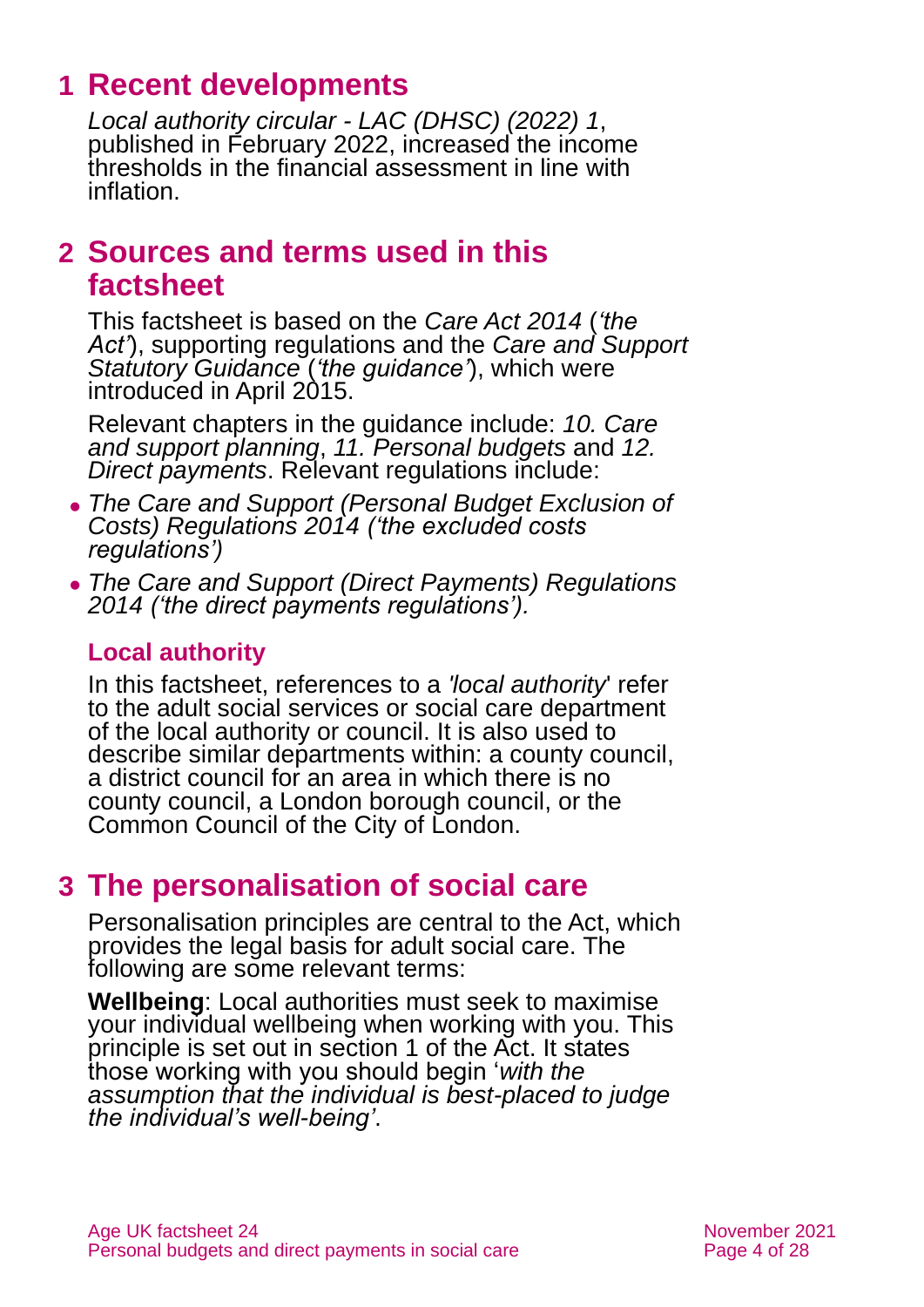**Person-centred care**: An approach that local authority staff must take throughout the care planning process. You should be at the heart of the process and be centrally and actively involved in describing your needs and shaping your care and support package.

**Outcomes**: You should be asked, during the assessment and care planning process, to identify the outcomes that matter to you.

**Self-directed support**: Similar to person-centred care but related specifically to the care and support planning process. Local authorities should aim to enable anyone to make good use of direct payments. If people choose other options, they should maximise choice and control.

# <span id="page-4-0"></span>**4 Getting assistance from the local authority**

Getting care and support assistance from the local authority begins with requesting a needs assessment. The assessment looks what needs you have and is used to decide whether your needs meet the eligibility criteria for care and support (*'eligible needs'*).

The authority must meet eligible needs if, for example, you are entitled to help with care costs following the financial assessment, or you lack mental capacity and have no one able to help you. If the authority meets your needs, they work with you to produce a written care and support plan, setting out how they will be met.

Some eligible needs may be met by your carer and others by services available to everyone, such as an Age UK lunch club ('*universal services*'). Any eligible needs not met in these ways must be met by the local authority. All these elements of support plus any other services you need are recorded in your care plan. Your care and support plan must include a *'personal budget'*, [see section 6.](#page-5-1)

If you are a carer seeking local authority support, the same process applies to your support plan. For more information, see factsheet 41, *[How to get care and](https://www.ageuk.org.uk/globalassets/age-uk/documents/factsheets/fs41_how_to_get_care_and_support_fcs.pdf)  [support.](https://www.ageuk.org.uk/globalassets/age-uk/documents/factsheets/fs41_how_to_get_care_and_support_fcs.pdf)*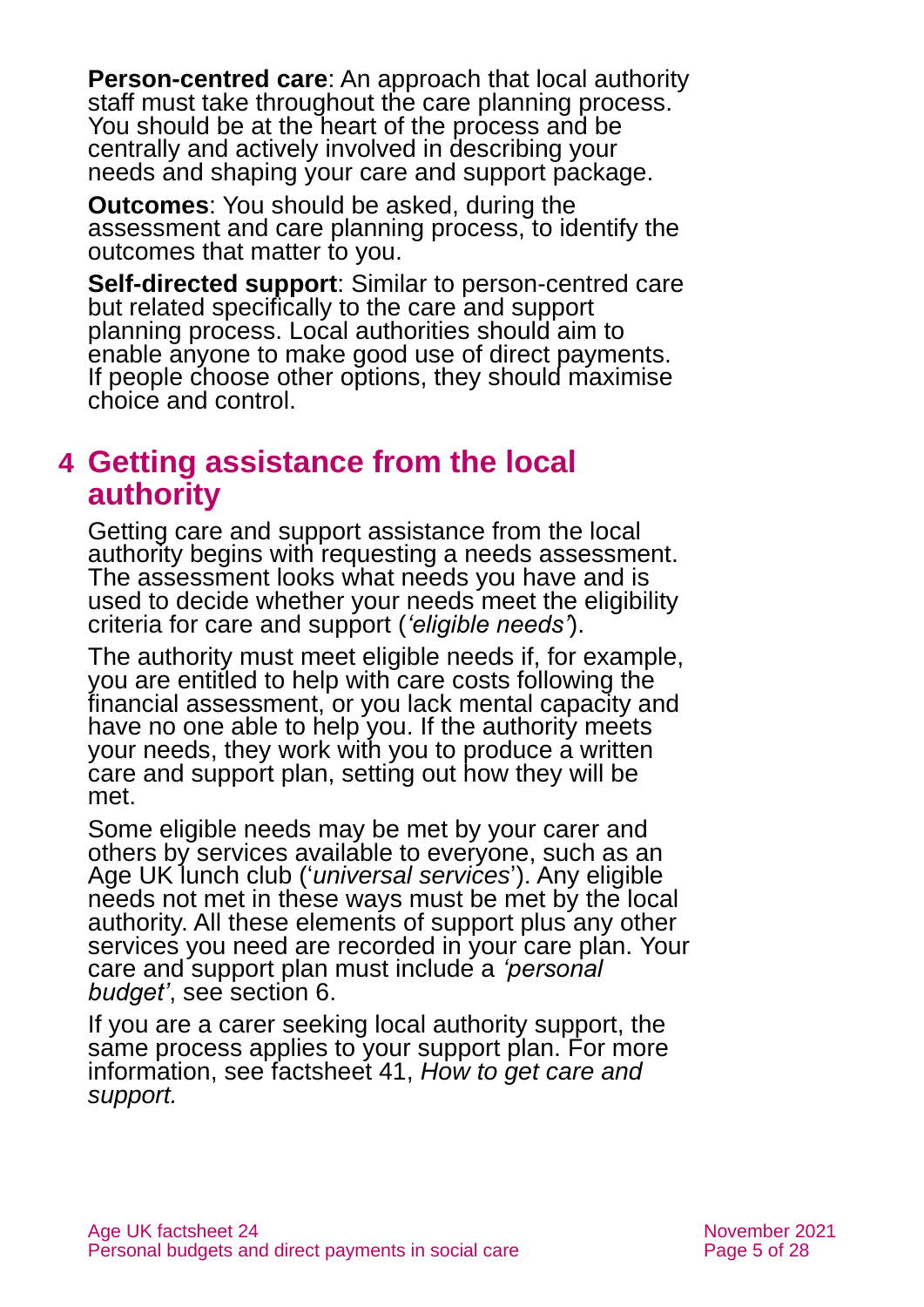# <span id="page-5-0"></span>**5 Paying for social care services**

A local authority can charge for most services provided to you. Any charge must be subject to a financial assessment. You may be entitled to local authority financial support with the cost of meeting your needs.

There are some services it cannot charge for and must be provided for free. A local authority cannot charge for the provision of specialist disability equipment and home adaptations costing £1,000 or less, if they meet assessed needs. See [section 8.10](#page-20-0) for more information.

Local authorities cannot charge for short-term rehabilitation services, known as '*intermediate care and reablement'*. These are services designed to help you maintain or regain the ability to live independently in your own home, for example following discharge from hospital.

This may arise, for example, following a stroke, if you need help to move back home and regain as much independence as possible there. Intermediate care and reablement services are not restricted to people with eligible needs - they may also be provided to prevent a future need for care and support.

No charge can be made for intermediate care and reablement services for up to six weeks. The six-week free period should not be a strict maximum and a longer period should be considered where this could help prevent future needs for care and support.

For more information, see factsheet 76, *[Intermediate](https://www.ageuk.org.uk/globalassets/age-uk/documents/factsheets/fs76_intermediate_care_and_reablement_fcs.pdf)  [care and reablement.](https://www.ageuk.org.uk/globalassets/age-uk/documents/factsheets/fs76_intermediate_care_and_reablement_fcs.pdf)*

# <span id="page-5-1"></span>**6 What is a personal budget?**

'*Personal budget*' is the term used to describe the overall cost of the care and support services the local authority arranges or provides to meet your needs. It is usually worked out on a weekly basis.

Your personal budget amount is an important part of getting help from the local authority. The higher your personal budget, the more the local authority might pay towards the cost of your care. This can make a crucial difference to how your care needs are met.

A personal budget is defined in the Act as having three parts: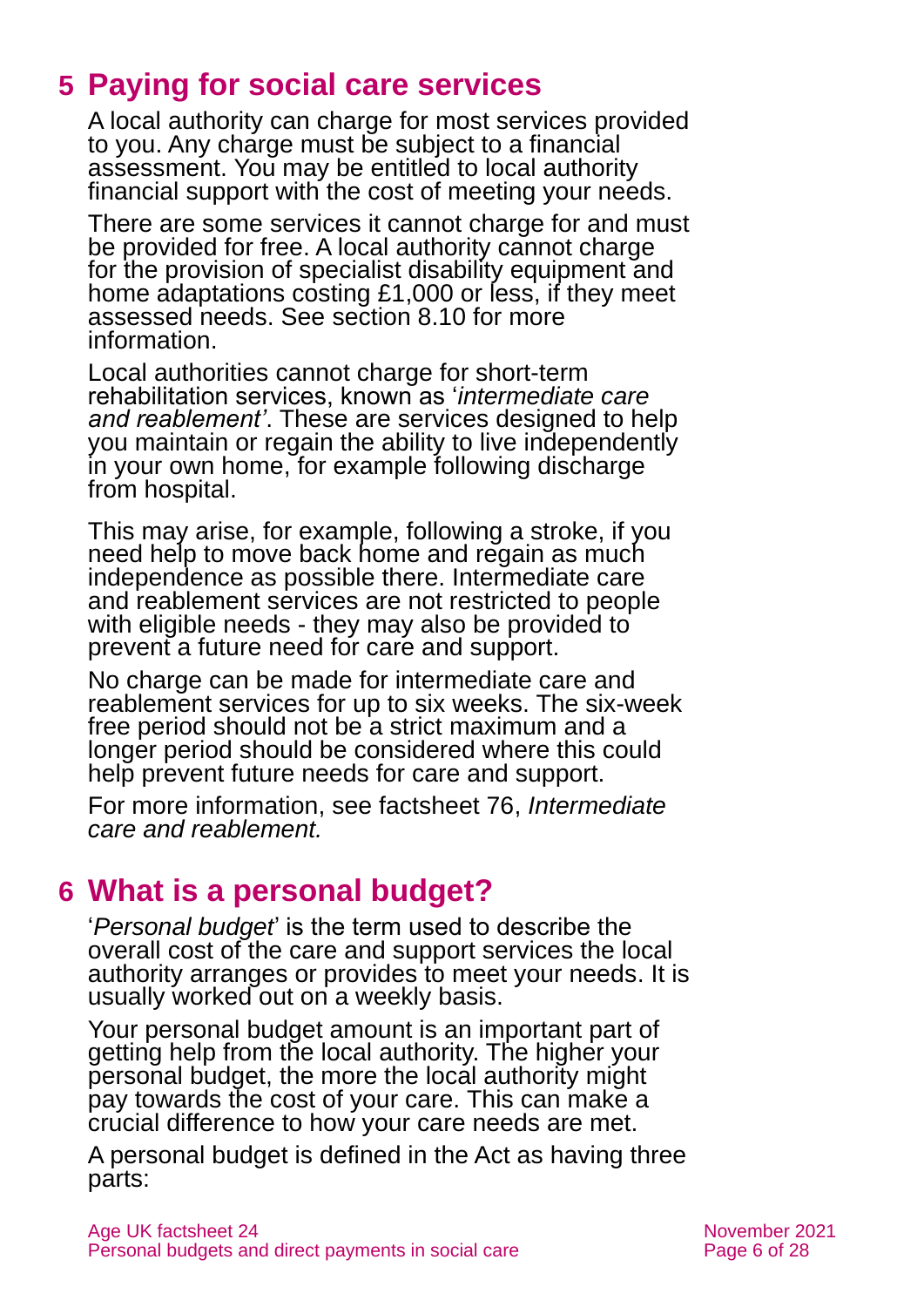- 1. **overall cost to the local authority of meeting your needs** (i.e. the eligible needs it is legally required to meet, or needs it decides to meet)
- 2. **the amount payable by you** (after you have had a financial assessment)
- 3. **net amount the local authority must pay** to meet your needs.

# **How is it used?**

The amount of money in your personal budget can be spent in one of three ways:

**1 A managed account**: your personal budget allocation is held by the local authority and they arrange the services agreed in your care and support plan on your behalf.

For example, if you need care and support at home, the authority arrange the care services, usually provided by an agency, and pay them from your personal budget.

- **2 An account managed by a third party:** Similar to a managed account, except a third party manages your personal budget. This can be the actual service provider. These are often referred to as '*individual service funds*'.
- **3 Direct payments**: You are given money to spend yourself on meeting your needs, in line with your care plan, in the way that suits you best. The amount you receive derives from your personal budget. For more information, see [section 8.](#page-12-0)

You can choose a '*mixed package*' that includes elements of some or all three of the options. Local authorities should make sure that whatever way the personal budget is used, the decision is recorded in your care and support plan and you are given as much flexibility and choice as is reasonably practicable in how your needs are met.

The mixed package approach can be useful if you are moving to direct payments for the first time. This allows a phased introduction of the direct payment, giving you time to adapt to direct payment arrangements.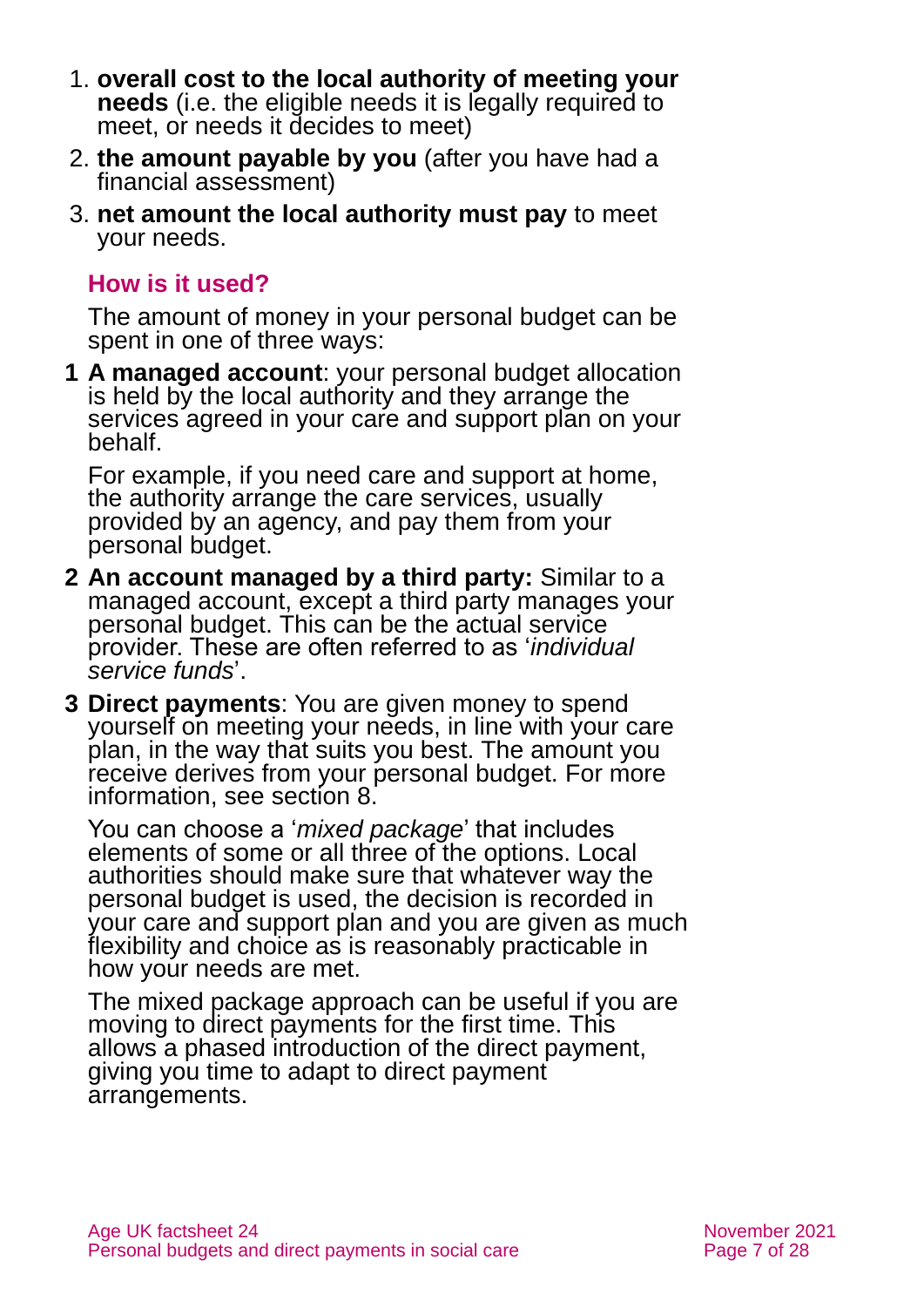# <span id="page-7-0"></span>**7 Calculating your personal budget**

General principles for calculating a personal budget are set out in the Act and guidance. There are different local approaches in practice.

**Ready reckoner approach** - Your social worker identifies the number of hours of care and support needed to meet your eligible needs, discusses with you how you would like that support delivered and works out the hourly cost, to calculate your overall personal budget.

**Resource allocation system (RAS)** - Many local authorities use a RAS, which is a system based on statistical information about care costs, to calculate an amount for your personal budget. Some local authorities use a computer programme to do this. Inevitably, this comes up with a standardised figure that may not be right for you.

**Initial indicative figure** – to begin with, the authority may allocate an estimated *'indicative figure*', which is then used as the basis for planning your care and support.

As the care and support plan develops, this estimated figure must be checked against the actual costs of purchasing the care and support needed. This means the final personal budget amount may be more or less than the indicative amount. The guidance states:

*The allocation of a clear upfront indicative (or 'ballpark') allocation at the start of the planning process will help people to develop the plan and make appropriate choices over how their needs are met.*

## **Transparent, timely and sufficient**

The local authority must meet the following standards when working out your personal budget:

- ⚫ **Transparency**: Local authorities should make their calculation processes clear. This refers to general systems such as RAS, and at an individual level. You should be given enough information to understand how the system works, how your indicative amount was decided, and how your actual personal budget amount was calculated.
- ⚫ **Timeliness**: An up-front or indicative budget amount should be available to you at the start of the care planning process.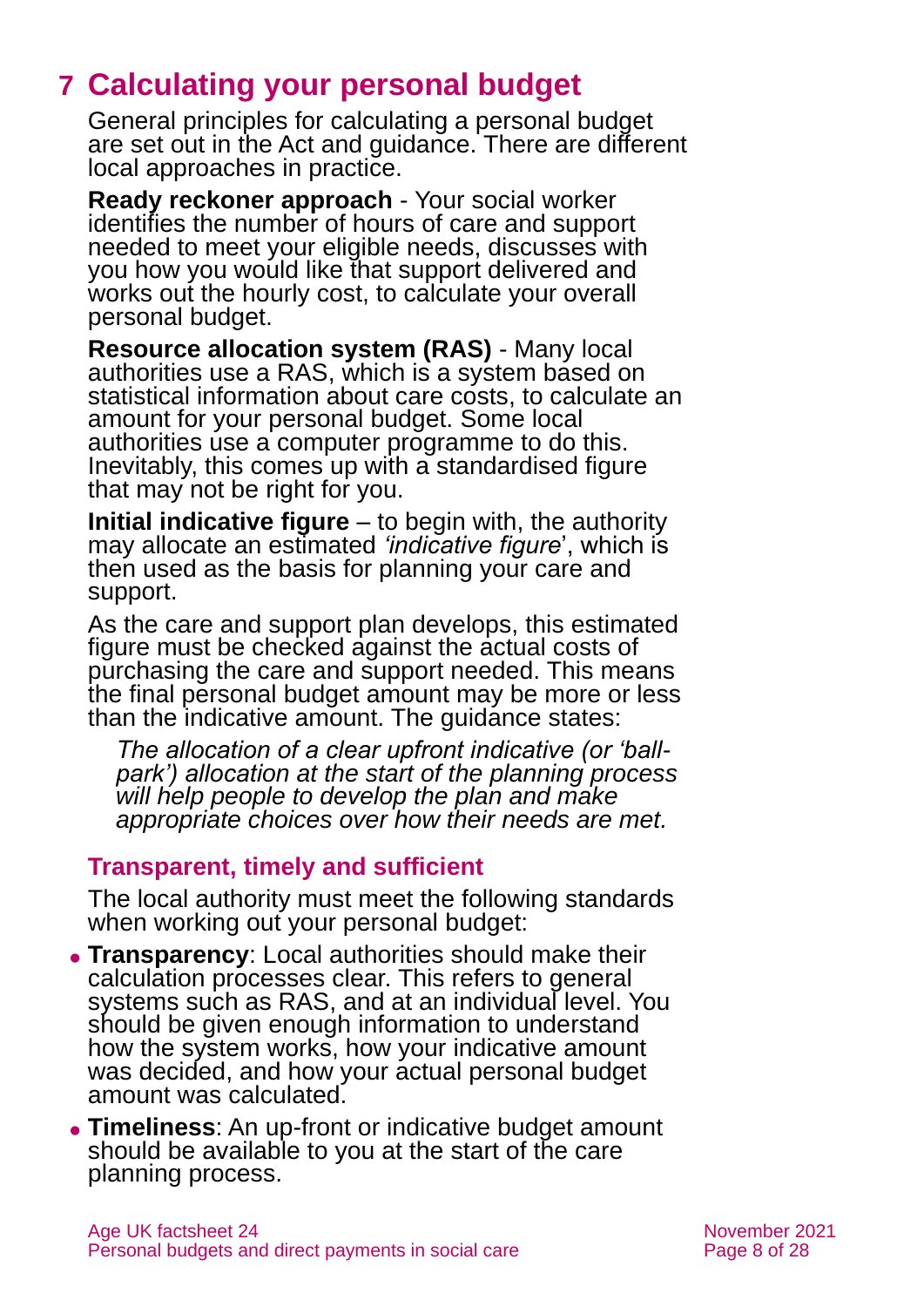⚫ **Sufficiency:** Your final personal budget amount must be sufficient to meet your assessed eligible needs. It should take into account your reasonable preferences as to how your eligible needs are met.

The guidance states '*local authorities should not have arbitrary ceilings to personal budgets that result in people being forced to accept to move into care homes against their will*.

This means they must be flexible in their approach and realistic about local costs.

### **Local market conditions and meeting needs**

The personal budget amount must be based on the **'***cost to the local authority***'** of meeting assessed needs it must meet or chooses to meet. It specifies how much, if any, you must contribute to that cost on the basis of the financial assessment and the remaining amount paid by the local authority.

The guidance states:

*In establishing the 'cost to the local authority', consideration should therefore be given to local market intelligence and costs of local quality provision to ensure that the personal budget reflects local market conditions and that appropriate care that meets needs can be obtained for the amount specified in the [personal] budget.* 

The reference to local market conditions as a gauge for personal budgets is important. Local authorities often contract at cheaper rates than individuals by bulk purchasing block contracts to drive down prices.

The local authority must also consider the cost of care outside of its area, if this is part of meeting your eligible needs. For example, if the local authority is meeting your needs by arranging a care home, you may need this to be located out-of-area, so you are closer to a support network of family and friends.

The local authority duty relates to meeting your eligible needs, not meeting them in a specified way. They must consider whether *'appropriate care that meets needs can be obtained for the amount specified in the budget'* in line with the guidance.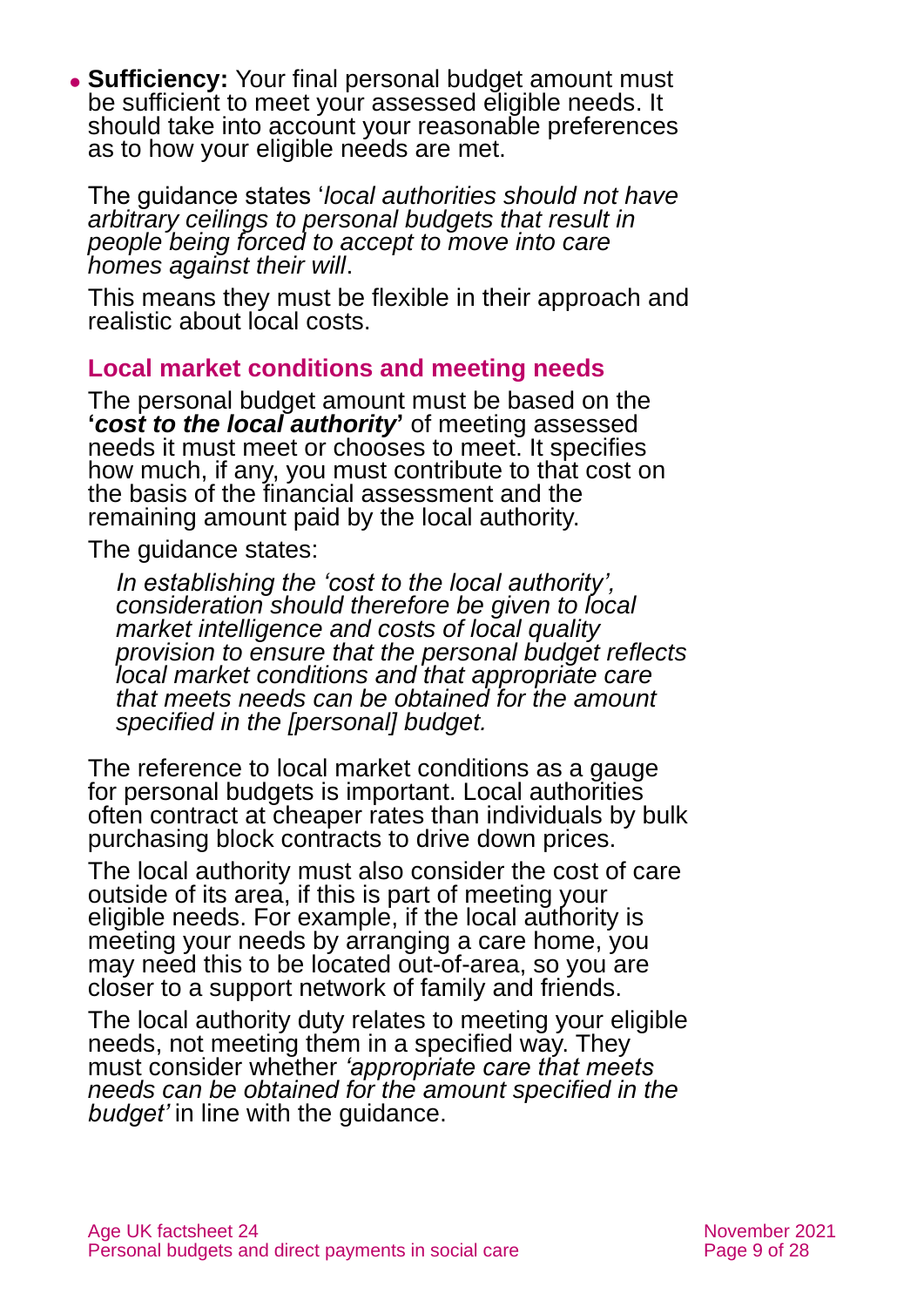If home care is used to meet your needs, this must include elements such as meeting National Minimum Wage requirements and *'appropriate remuneration for any time spent travelling between appointments'.*

### **Not just the cheapest option**

The emphasis in the guidance is on achieving sustainable care plans. It recognises this may not be achieved by opting for the cheapest alternative. It says decisions should *'be based on outcomes and value for money, rather than purely financially motivated'*.

The local authority must explain how it arrived at your personal budget figure and why they believe this is sufficient to meet your eligible needs.

If your needs are met by direct payments, consideration must be given as to whether the personal budget is sufficient for other costs associated with becoming an employer, including legal requirements such as National Insurance and pension contributions for employed carers.

Local authorities can consider financial constraints when meeting eligible needs and may not agree, for example, to a direct payment request twice as expensive as a care home or directly commissioned care.

# **7.1 Carers' personal budgets**

If you are a carer, the local authority may have duty to meet your own needs for support following a carer's assessment. The assessment must focus on any difficulties and risks involved in caring, and what you want to achieve in your life alongside your caring role.

You may need some time off from caring ('*replacement care'*). If you have other support needs, for example, help with housework or meeting the costs of a training course, you should receive your own personal budget to cover these costs, provided you are entitled to support.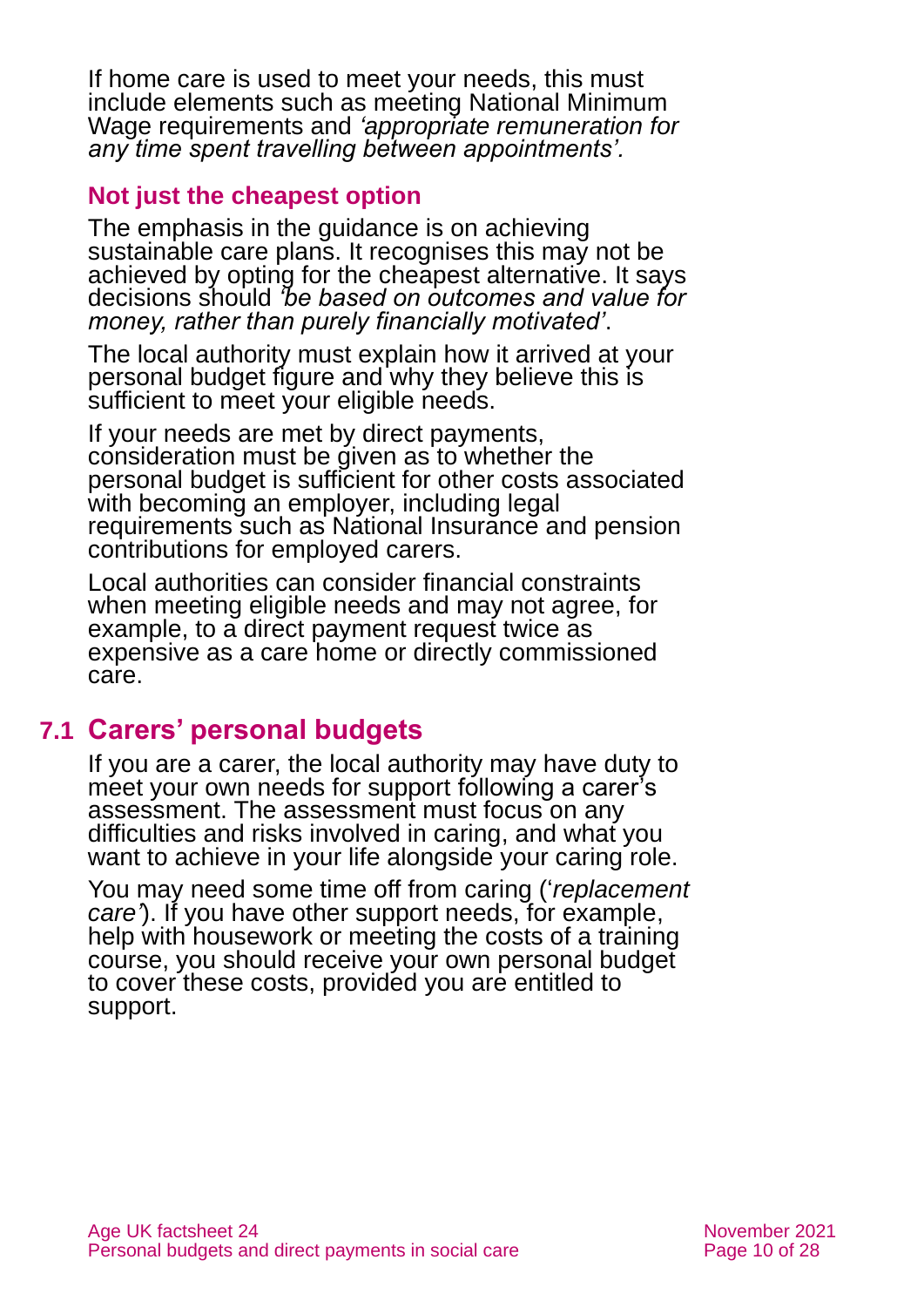### **Services that benefit a carer indirectly**

If you need time off from your caring role, the local authority can provide '*replacement care*', sometimes called *'respite care'*, to look after the person you care for while you have a break. This is referred to in your support plan and personal budget. However, any charge for '*replacement care*' is made to the person you care for, as they receive the services.

That means it can only be put in place if the person you care for agrees. The local authority should ensure the cared for person is involved in any decisions made about *'replacement care'*.

# **7.2 Challenging the personal budget amount**

If you do not agree your personal budget is enough to meet the eligible needs in your care or support plan, ask the local authority for written reasons to explain how they arrived at the amount and how it relates to each of your needs. The local authority must be transparent in the way it calculates your personal budget, so you have a right to an explanation.

It is important to be clear why you feel the personal budget is not sufficient to meet your individual needs. Ask for a copy of your needs assessment and care and support plan so you can highlight individual needs and why the personal budget should be increased to meet them.

A local authority is only required to set the personal budget figure at a level high enough to meet eligible needs it agrees you have in the needs assessment. This means your personal budget may not be sufficient if the local authority fails to recognise your eligible needs in full. Check your needs assessment to ensure all your care needs have been taken into account and request a reassessment if needed.

If your draft care plan goes to a local authority funding panel and your personal budget is reduced, ask for written reasons for the reduction. A local authority **must not** use a funding panel to arbitrarily reduce your personal budget.

The local authority must ensure that your personal budget is high enough to meet your individual needs and the law does not allow them to use panel to avoid fulfilling its duties towards you.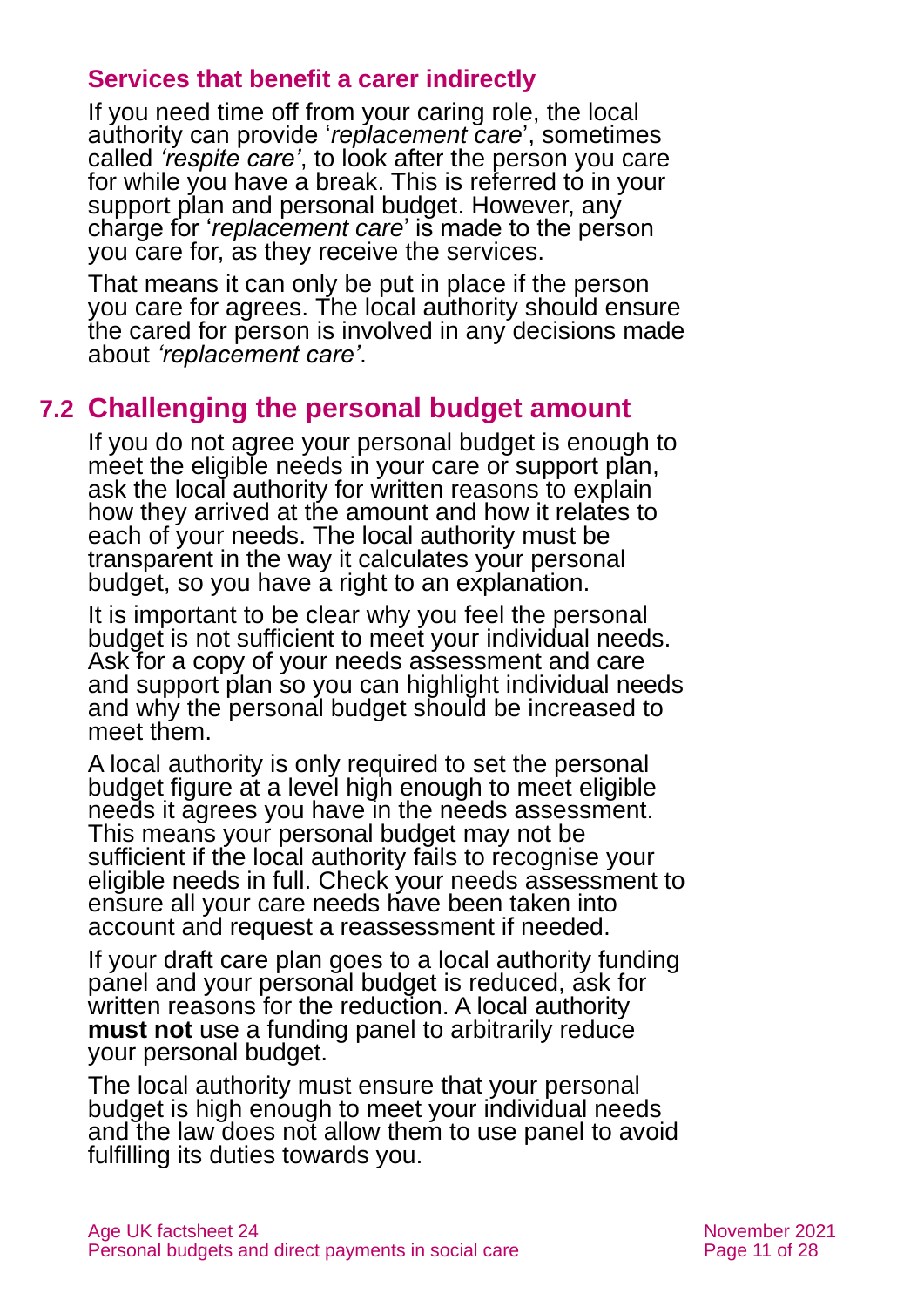## **Making a complaint**

If you feel your personal budget figure is wrong, try to resolve the situation informally. Your next option is to make a formal complaint using the local authority complaints procedure.

Explain why you feel the personal budget figure is insufficient to meet your individual eligible needs. It is important to be as clear and as specific as you can about why your individual needs require a higher personal budget to be effectively met.

You can ask the [Local Government and Social Care](https://www.lgo.org.uk/)  [Ombudsman](https://www.lgo.org.uk/) to consider the complaint if it remains unresolved after you have used the local authority's procedure. See factsheet 59, *[How to resolve problems](https://www.ageuk.org.uk/globalassets/age-uk/documents/factsheets/fs59_how_to_resolve_problems_and_complain_about_social_care_fcs.pdf)  [and complain about social care](https://www.ageuk.org.uk/globalassets/age-uk/documents/factsheets/fs59_how_to_resolve_problems_and_complain_about_social_care_fcs.pdf)*.

# **7.3 Personal budget reviews**

Once care and support services start, the local authority must keep your care and support plan, including the personal budget amount, under review to ensure it remains appropriate to meet your needs. There should be an initial *'light touch'* review six to eight weeks after your care begins and at least reviews every year thereafter.

The authority must conduct a review if it believes your circumstances have changed (for example, a change in the level of your needs) or you, or someone acting for you, requests a review and it believes that request is reasonable.

A review may result in your personal budget being reduced. The local authority may say your needs no longer require your current personal budget amount, or that it no longer funds a particular service.

The guidance is clear that a review must not be used to arbitrarily reduce your personal budget. It states, *'such behaviour would be unlawful under the Act as the personal budget must always be an amount appropriate to meet the person's needs. Any reduction…should be the result of a change in need or circumstance'*.

If your personal budget is reduced following a review, explain to the authority any reasons why you think the new amount prevents your eligible needs from being met.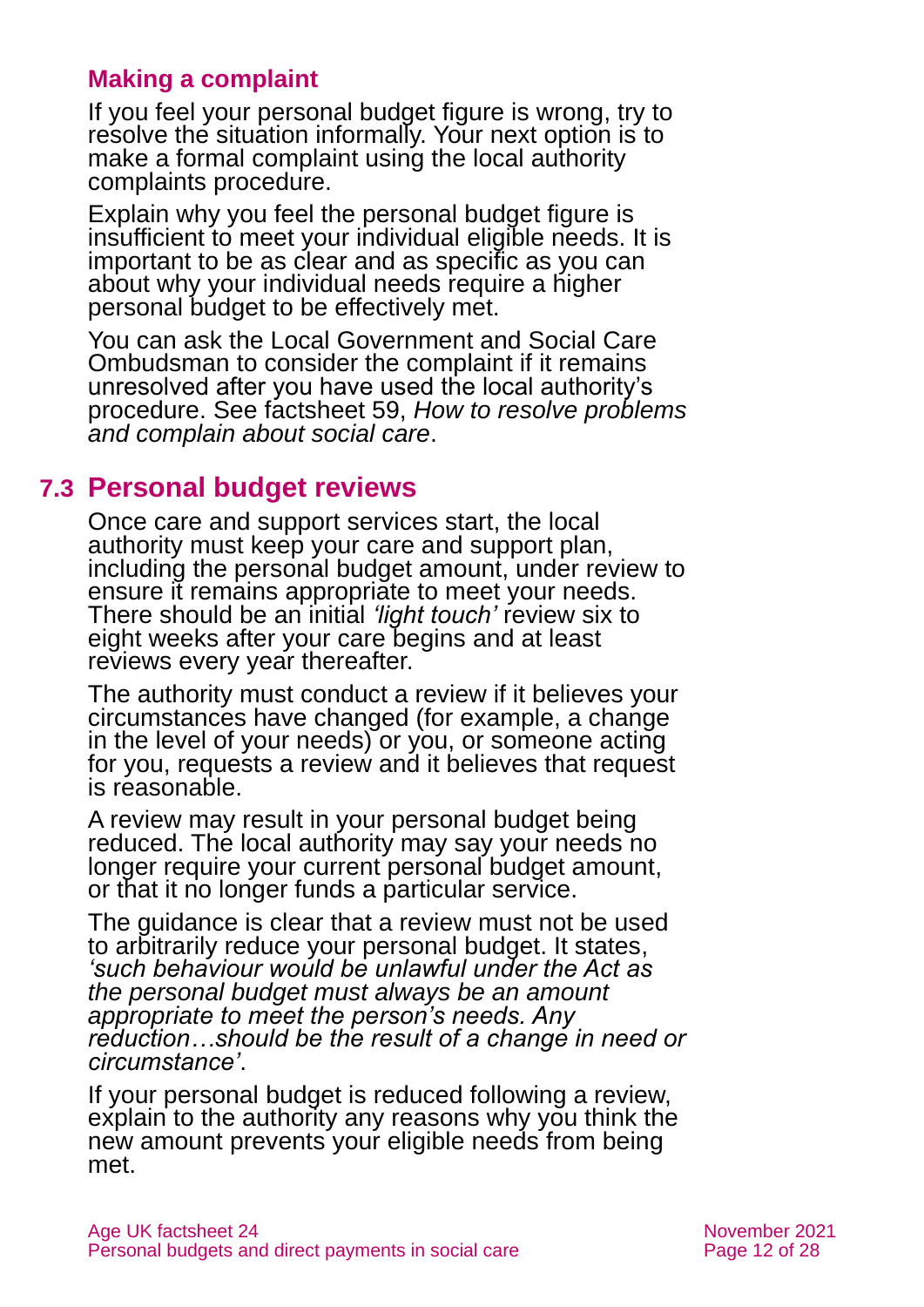For example, if the new budget means a previously received service is now unaffordable, explain why it was a necessary part of meeting your needs, highlighting any impact on your wellbeing.

Point out to the authority it has a legal duty to ensure your personal budget is sufficient to meet your eligible needs. It must explain how it arrived at the new amount. Make a formal complaint if needed.

For more information about reviews and challenging reductions in care and support, see section 10 of factsheet 41, *[How to get care and support](https://www.ageuk.org.uk/globalassets/age-uk/documents/factsheets/fs41_how_to_get_care_and_support_fcs.pdf)*.

# <span id="page-12-0"></span>**8 What is a direct payment?**

A direct payment means you receive the money to arrange your care, rather than having it arranged for you by the local authority. The amount you receive relates to your personal budget. You may have some, or all, of your needs met via a direct payment.

The guidance states *'a direct payment is designed to be used flexibly and innovatively and there should be no unreasonable restriction placed on the use of the payment, as long as it is being used to meet eligible care and support needs'*. This accords with personalisation principles.

Direct payments enable you to buy in care from care workers you recruit and employ to come at times that suit you. You may have one or two care workers, instead of a rota of different agency carers. When you employ staff in this way, they are called '*personal assistants*' (PAs). If you use a direct payment employ staff, you become an employer which brings other responsibilities with it. See [section 8.7](#page-18-0) for information.

Alternatively, you can use your direct payment to arrange services provided by a care agency or selfemployed person, meaning that you do not take on the responsibilities of an employer. See [section 8.8](#page-19-0) for information.

The local authority should ensure it has planned how your care needs can be met in the event that your PA, or other staff you employ, are absent, due to sickness or holiday leave, for example. The local authority still has a duty to ensure your care needs are met, even if you have chosen to make your own arrangements through a direct payment.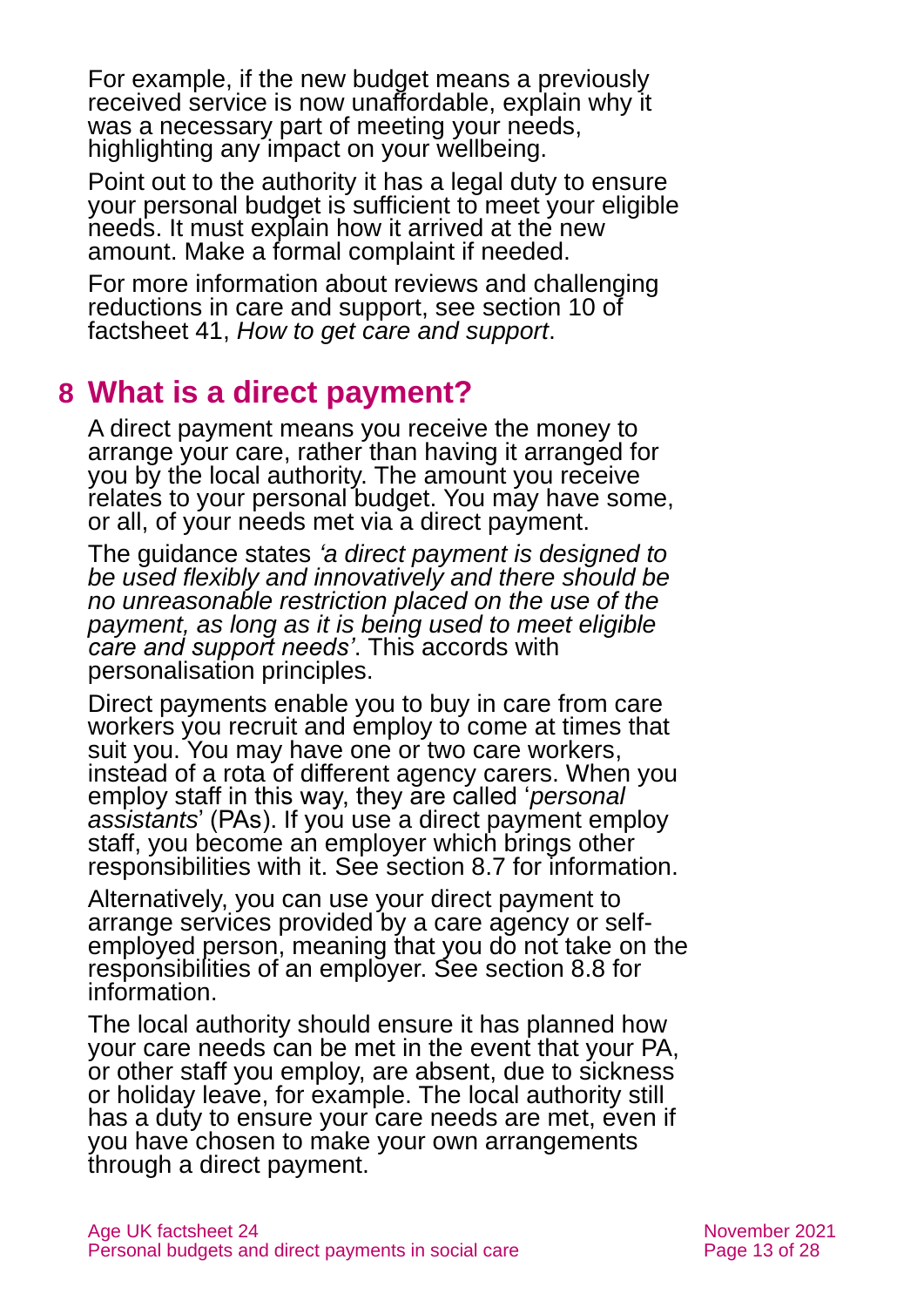You can opt to have only some of your needs met by a direct payment if it suits you better. For example, you have a direct payment to employ someone to take you out socially if you cannot go out alone, but ask the local authority to arrange day-to-day personal care on your behalf.

You can nominate another person to receive and manage your direct payment. This is useful if you like the flexibility, but want to involve a trusted carer, friend, or family member to help manage the finance and employment responsibilities. They are called your '*nominated person*'. If you lack mental capacity, your direct payment can be managed by an *'authorised person'*, see [section 8.3.](#page-14-0)

The local authority must give you information, advice, and support if you take this option. The local authority must not force you, and you should not feel pressured, to have a direct payment. It is your choice. If you do not want a direct payment when your care package starts, you can always change your mind and ask for a direct payment later on.

## **Residential care**

They cannot be used to fund permanent residential care and there are restrictions on how they can be used for short-term residential care. [See section 8.5.](#page-16-0)

# **8.1 Right to direct payments – 4 conditions**

The local authority may have a duty to provide a direct payment if that is how you want some, or all, of your eligible needs to be met. You can request them, but the local authority must assess whether you meet certain conditions before it agrees your request. These are:

**Condition 1** – you have the mental capacity to make the request and, if you nominate another person, they agree to receive the payment

**Condition 2** – you are not prevented by law from receiving direct payments (for example because you must attend drug or alcohol rehabilitation as part of a court order)

**Condition 3** – the local authority is satisfied you can manage direct payments, either on your own or with help from your nominated person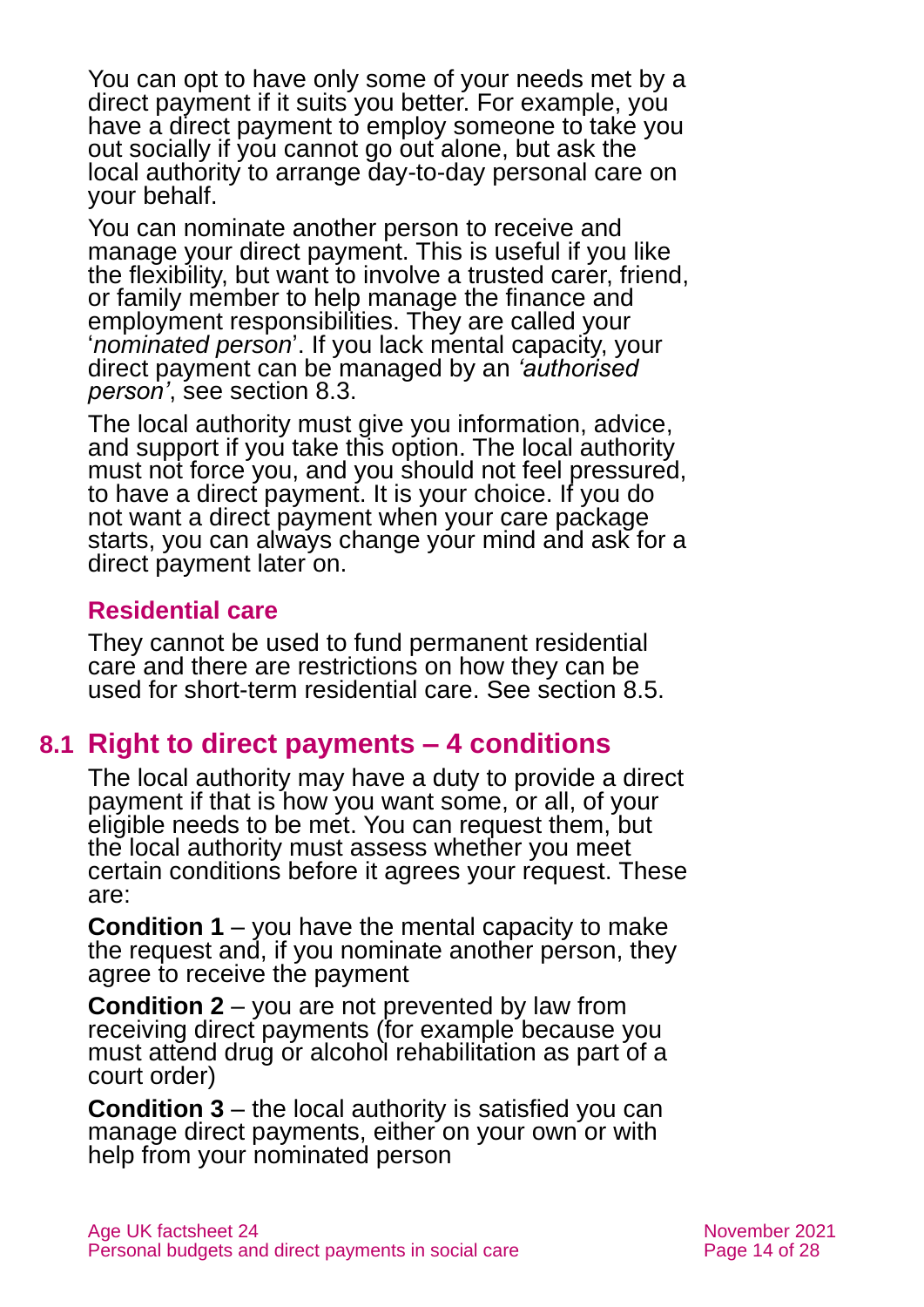**Condition 4** – the local authority is satisfied making direct payments to you (or your nominated person) is an '*appropriate way*' to meet your needs. This means they have discretion – a choice.

# **8.2 Can the local authority impose conditions?**

Your direct payments must be used to pay for care and support as set out in your care and support plan. Generally, you have a lot of scope as to exactly how you decide to meet those needs. You cannot, however, spend the money on something not related to meeting your eligible needs, as set out in your agreed plan.

The local authority can impose other conditions. For example, the direct payment regulations state there could be a condition not to employ a particular individual (to try and avoid financial or other abuse). It does not apply the other way round - a local authority cannot tell you that you must employ a particular person.

Another condition means you must give specific information to the local authority. In practice, you must keep records of how you spend the money and also keep receipts. You may be asked to open a separate bank account to manage your direct payments.

# <span id="page-14-0"></span>**8.3 If you lack mental capacity**

You can receive direct payments if you lack mental capacity. In this situation, payments are made to an '*authorised person*', usually a family member or friend. They may have power of attorney or a deputyship under the *Mental Capacity Act 2005*, but this is not a requirement of being an *'authorised person'*.

If you are considering becoming an authorised person for a spouse, partner, relative or friend who lacks capacity, the local authority must be satisfied you will act in their best interests when arranging care and support on their behalf.

There are other rules about an '*authorised person*' that include:

• an authorised person must notify the local authority if they think the adult receiving care support has regained mental capacity to decide whether or not they want a direct payment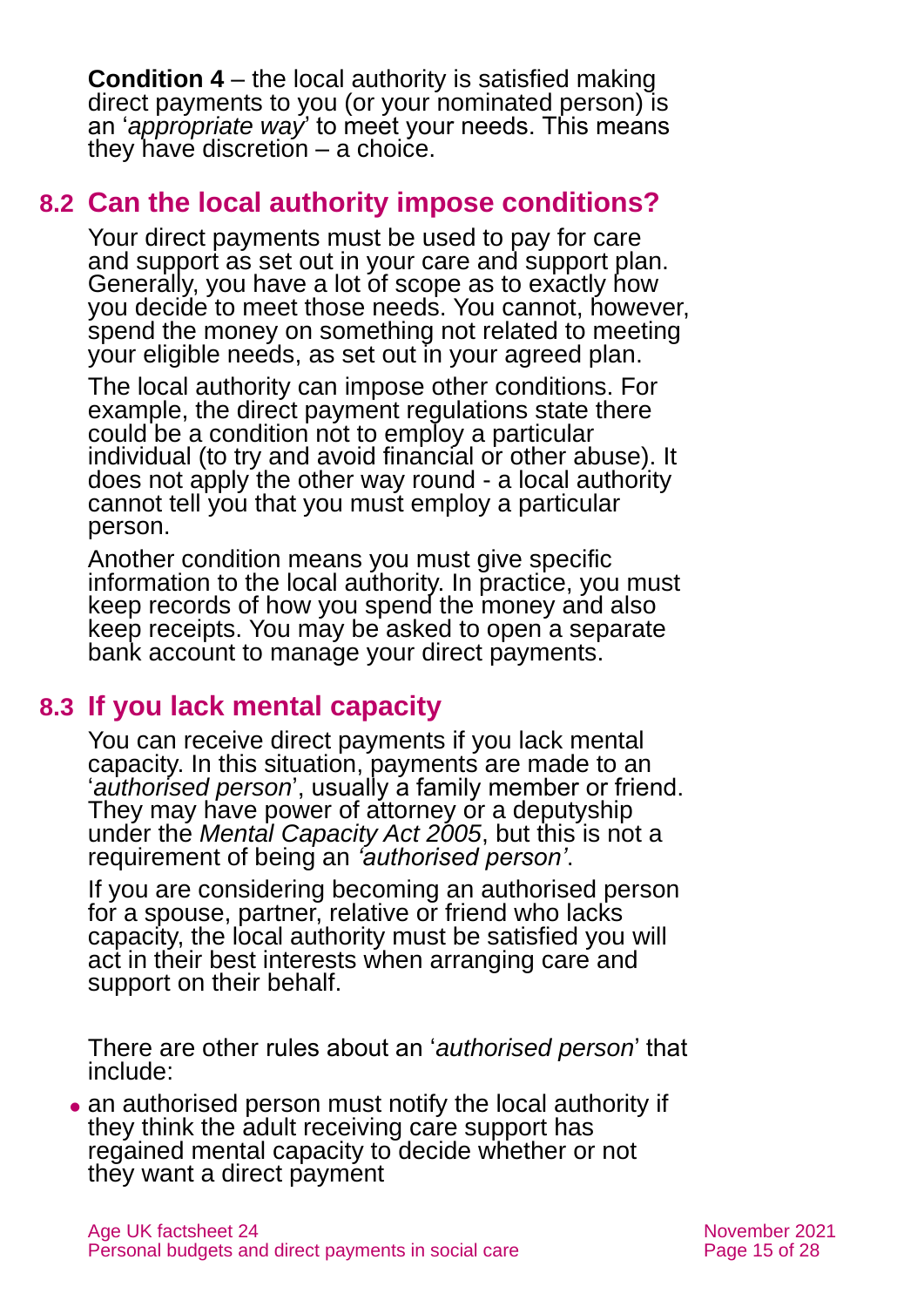⚫ if the authorised person is not a friend, partner or cohabiting close family member, a Disclosure and Barring Service (DBS) check must be carried out for any care staff they employ. The local authority must explain how DBS checks can be accessed.

For more information about mental capacity, see factsheet 22, *[Arranging for someone to make](https://www.ageuk.org.uk/globalassets/age-uk/documents/factsheets/fs22_arranging_for_someone_to_make_decisions_on_your_behalf_fcs.pdf)  [decisions on your behalf.](https://www.ageuk.org.uk/globalassets/age-uk/documents/factsheets/fs22_arranging_for_someone_to_make_decisions_on_your_behalf_fcs.pdf)*

# **8.4 Restrictions on employing a partner or family member**

As a general rule, the direct payment regulations prevent you using direct payments to employ cohabiting family members to meet your care and support needs. This applies to your spouse, partner or civil partner, as well as relatives who live in your house. They are:

- parent or parent-in-law
- son or daughter, or son-in-law or daughter-in-law
- stepson or stepdaughter
- ⚫ brother or sister
- aunt or uncle
- grandparent, or
- ⚫ spouse, partner or civil partner of any of these people.

An exception can apply if the local authority agree it is necessary to permit direct payments to pay a partner or relative to either:

- ⚫ meet care needs, or
- ⚫ provide administrative and management support to meet the direct payment legal obligations and day to day financial management.

This is intended to reflect the fact that in some cases, especially where there are multiple complex needs, the direct payment amount may be substantial.

Decisions to allow a cohabiting family member to administer a direct payment should be recorded in the care plan and include the amount of the payments, their frequency and activities covered.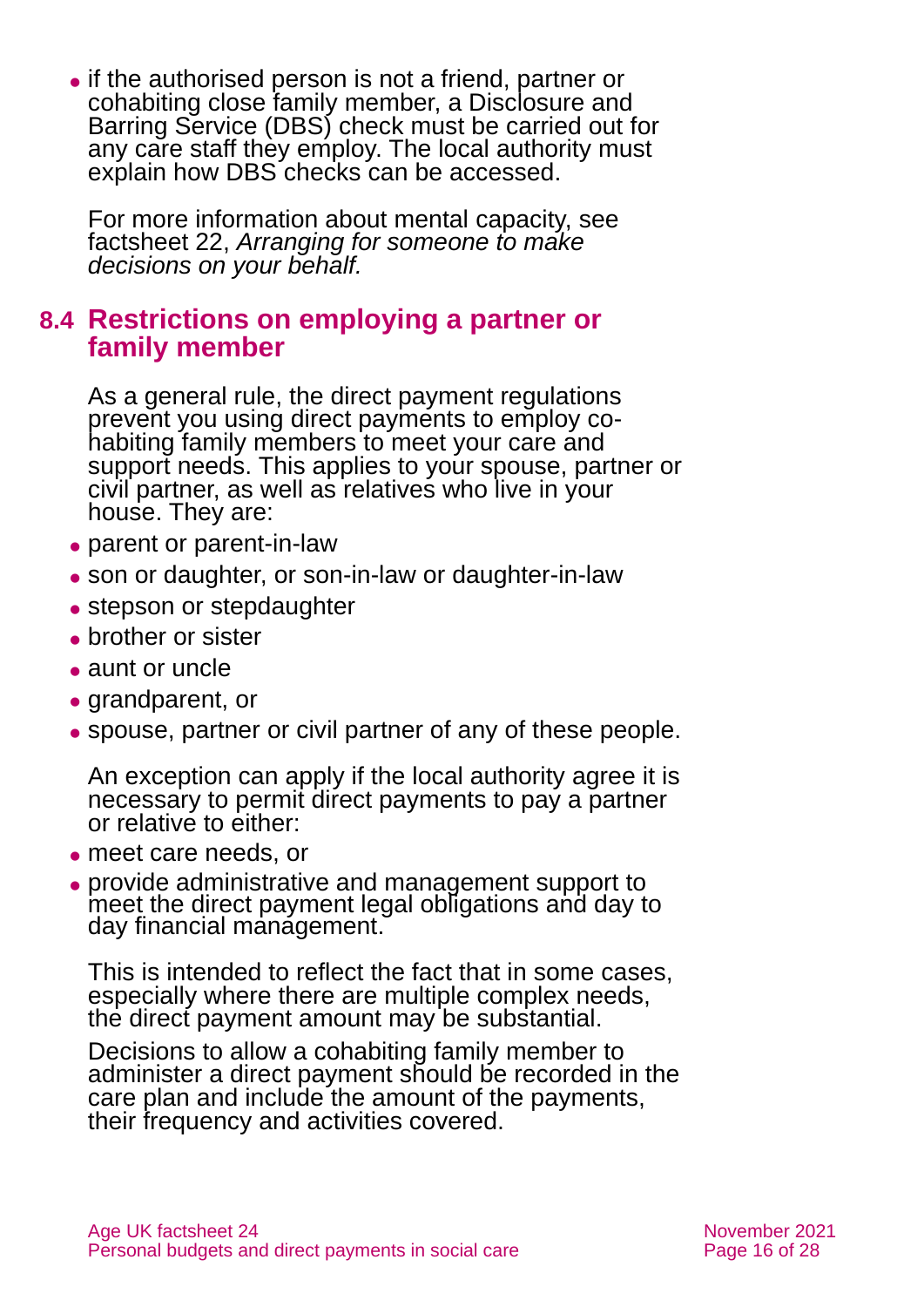The arrangement must be taken into account during allocation of the personal budget, so the amount remains sufficient to meet your needs.

<span id="page-16-0"></span>If your partner or relative does not live with you, the above restrictions do not apply.

# **8.5 Limitations on direct payment use**

# **Residential care**

Direct payments cannot generally be used to pay for long term residential care. You can, however, purchase short-term respite or replacement care in a care home using a direct payment. The direct payment regulations limit this to four consecutive weeks in a year.

If you buy residential care for less than four weeks at a time, the amounts are added together. This does not apply if the gap in between is at least four weeks. An example in the guidance notes:

*Mrs H has one week in a care home every six weeks. Because each week in a care home is more than four weeks apart, they are not added together. The cumulative total is only one week and the fourweek limit is never reached.* 

#### **Local authority services**

The guidance says as a general rule, direct payments should not be used to purchase a service the local authority provides itself. They can be used to purchase a service from a neighbouring authority or any service the local authority commissions.

This is to avoid conflicts of interest, where the local authority is both promoting its services and providing money for people to purchase them.

## **Hospital stays**

A stay in hospital should not mean your direct payment is suspended while you are there. You may still need help with social care and benefit from your care worker or PA being available to come to hospital to help.

If you use your direct payment to employ staff, it is important the direct payment scheme enables you to fulfil all your employment responsibilities whilst you are in hospital.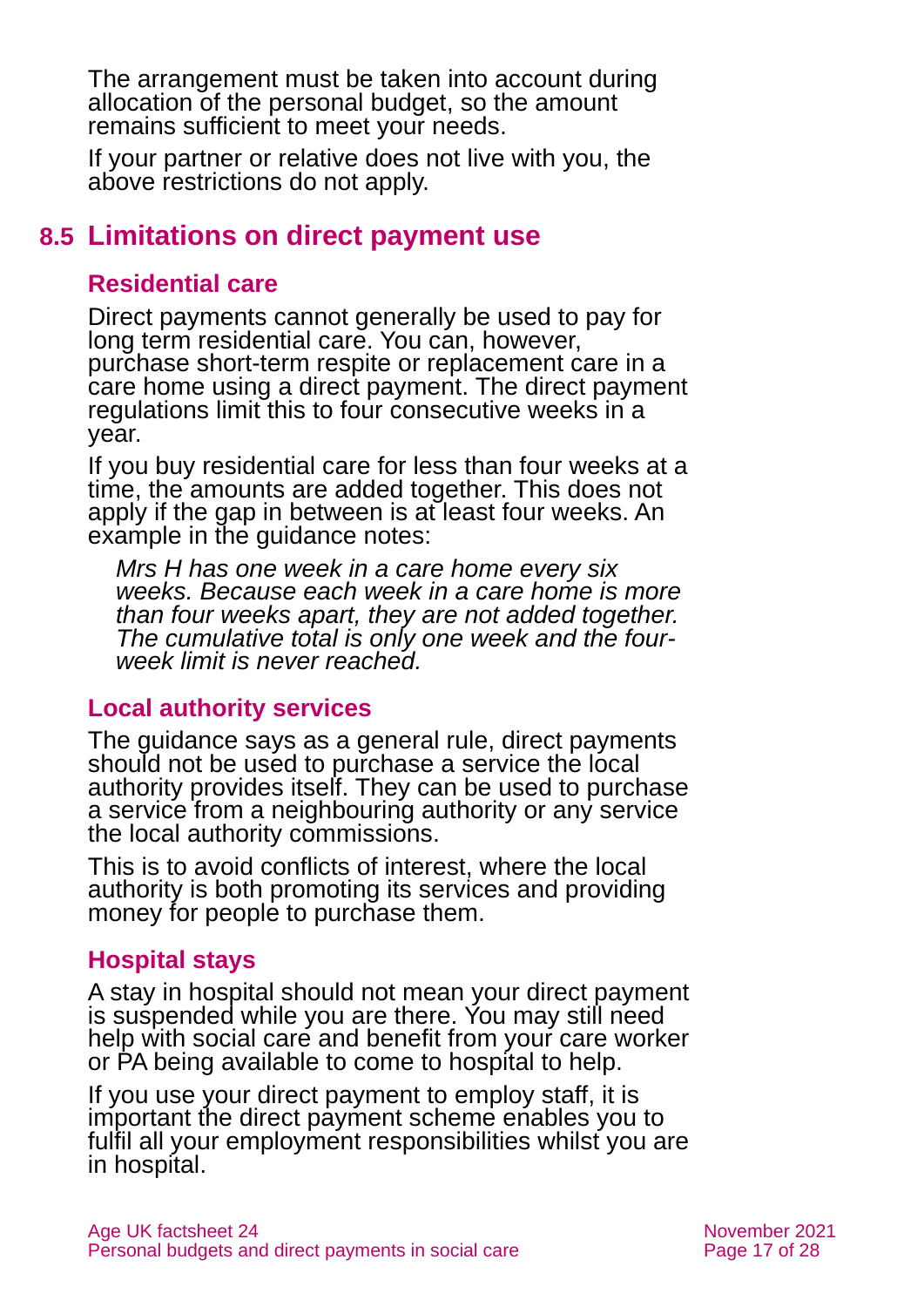# **8.6 Calculating the amount of your direct payments**

The care planning stage may be the best time to request direct payments, if you would like them. This takes place after your needs assessment, when you discuss how best to arrange care and support to meet your needs.

If you decide to have direct payments, your personal budget amount should reflect the real local costs of purchasing your care, applying principles set out in [section 7.](#page-7-0)

The local authority must balance your personal preferences for how your care is delivered against their budgetary constraints. In doing so, they must always aim to promote your well-being. This can be a difficult balance in practice.

Your care plan must include how your needs impact on your wellbeing. It should demonstrate how the proposed level of support meets your eligible needs in a way that promotes your wellbeing.

Direct payments can result in a less costly package of care. For example you may identify a care worker you would like to employ who is not part of an agency so there are no overheads. Sometimes, you may need a more expensive package, but the extra expense is justifiable. The guidance states:

*In all circumstances, consideration should be given to the expected outcomes of each potential delivery route. It may be that by raising the personal budget to allow a direct payment from a particular provider, it is expected to deliver much better outcomes than local authority delivered care and support, or there may be other dynamics such as the preferred option reducing the need for travel costs, or out of hours care.* 

*In addition, efficiencies to the local authority (for example through an individual making their own arrangements) should also be considered. Decisions should therefore be based on outcomes and value for money, rather than purely financially motivated.*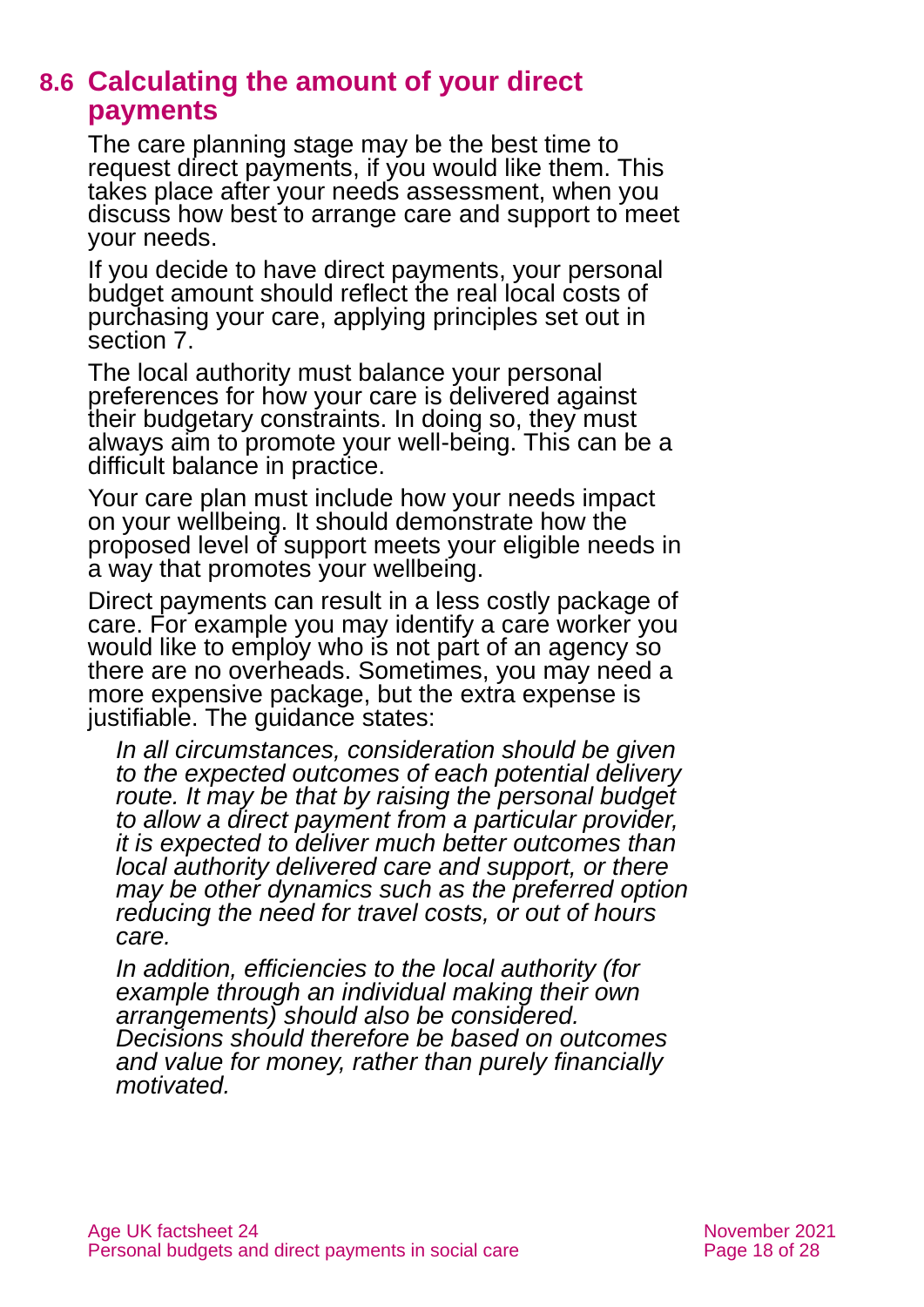# **8.7 Becoming an employer**

<span id="page-18-0"></span>If you plan to employ carers using direct payments, there are important factors to be aware of. Although the local authority expects you to take out employer's liability insurance and can provide advice about this, you must consider contractual arrangements with care staff you employ.

An employer must provide staff they employ with written information, including:

- ⚫ start date
- ⚫ hours of work
- ⚫ remuneration (which must meet National Minimum Wage)
- ⚫ place of work
- ⚫ job title, or brief description of the job
- ⚫ whether fixed-term or permanent
- ⚫ statutory entitlement to sick pay and annual leave
- ⚫ pension scheme provision, and
- notice requirements.

As well as seeking advice from the local authority, you can contact the [Disability Rights UK personal budget](https://www.disabilityrightsuk.org/how-we-can-help/helplines/independent-living-advice-line)  [specialist advice line](https://www.disabilityrightsuk.org/how-we-can-help/helplines/independent-living-advice-line) for information about employing a personal care worker.

See also [www.gov.uk/employment-contracts-and](http://www.gov.uk/employment-contracts-and-conditions)[conditions](http://www.gov.uk/employment-contracts-and-conditions)

#### **The costs of becoming an employer must be recognised**

If you use a direct payment to employ one or more care workers or PA's, it should cover all costs associated with being an employer. These include National Insurance contributions, holiday and sick pay, pension contributions, maternity arrangements and potentially redundancy payments when the employment ends.

It is necessary to take out insurance to cover employer's liability. Your direct payment amount should take account of these basic legal requirements.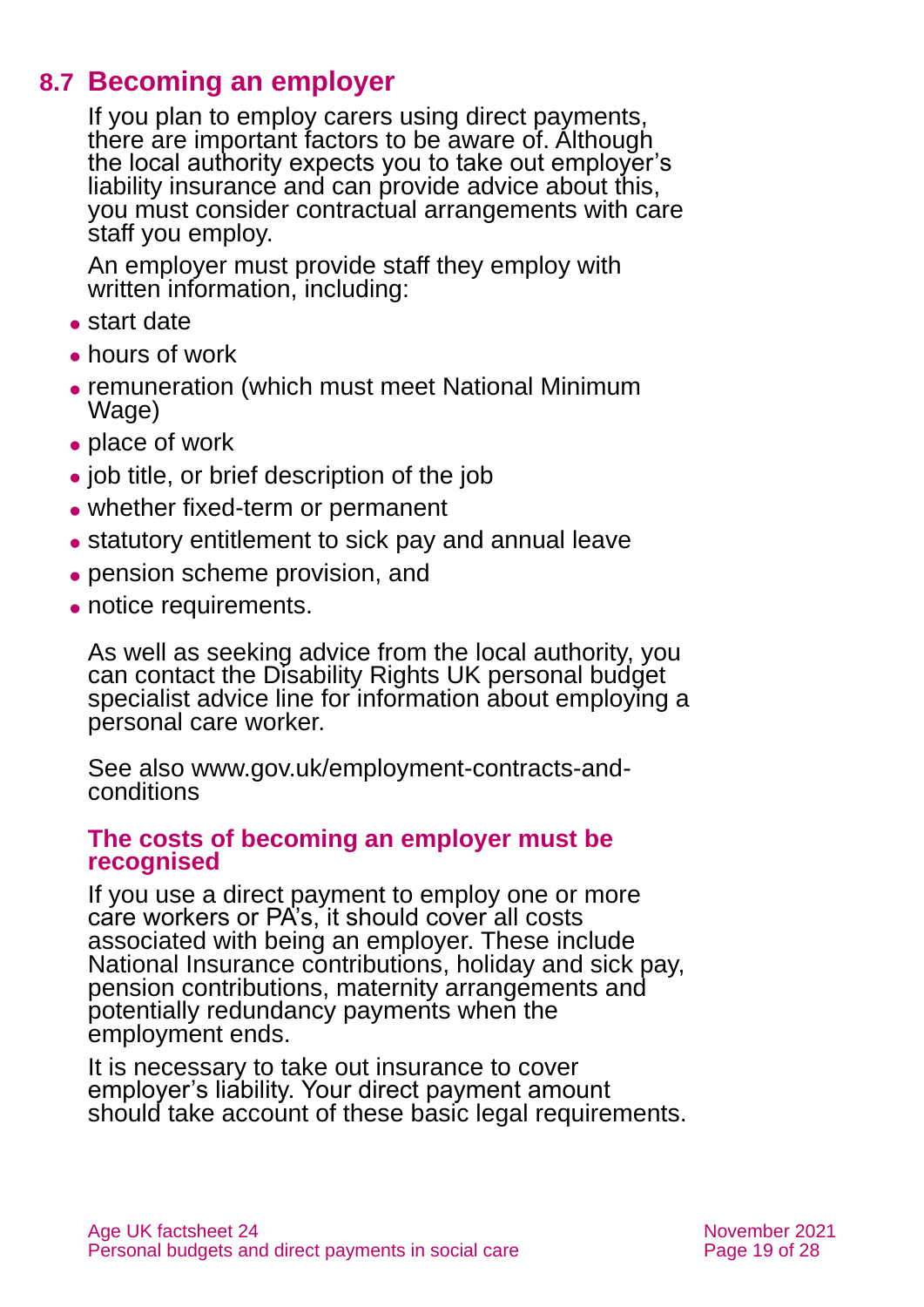#### **Making pension contributions on behalf of your carer(s)**

You may have a legal duty as an employer to enrol your employees into a pension scheme and contribute towards their pensions, known as '*automatic enrolment*'.

If you currently employ a carer over the age of 22 (and under State Pension age) and you pay them over £192 a week or £833 a month, you need to make arrangements to enrol them into a pension scheme.

If you pay your employees less than this amount, you do not have to put them into a pension scheme. However, you usually need to give them an option to join. If they do join, in some cases this means you must pay contributions to the scheme on their behalf.

It is important to contact the [Pensions Regulator](https://www.thepensionsregulator.gov.uk/en/employers/) for information if you are in any doubt about your duties towards pension enrolment. Failure to comply with your duties can result in the Pensions Regulator issuing you with a fine.

# <span id="page-19-0"></span>**8.8 Agency contract if you do not want to be an employer**

If you prefer not to have the responsibility of being an employer, you can use your direct payments to contract with an independent agency or a selfemployed person. Before entering into an agreement, confirm the following with the agency or individual involved:

- the tasks you expect them to do and the way you would like them done
- what the quoted price covers some agencies add VAT or charge extra for travelling
- their insurance cover
- the training staff receive, and
- ⚫ cover arrangements for sickness, and what happens if you have to cancel the service suddenly.

If you decide to use a local independent care agency, you should be able to find them through the local authority as part of their advice and information duty, or by personal recommendation. Agencies must be registered with the Care Quality Commission who regulate care services.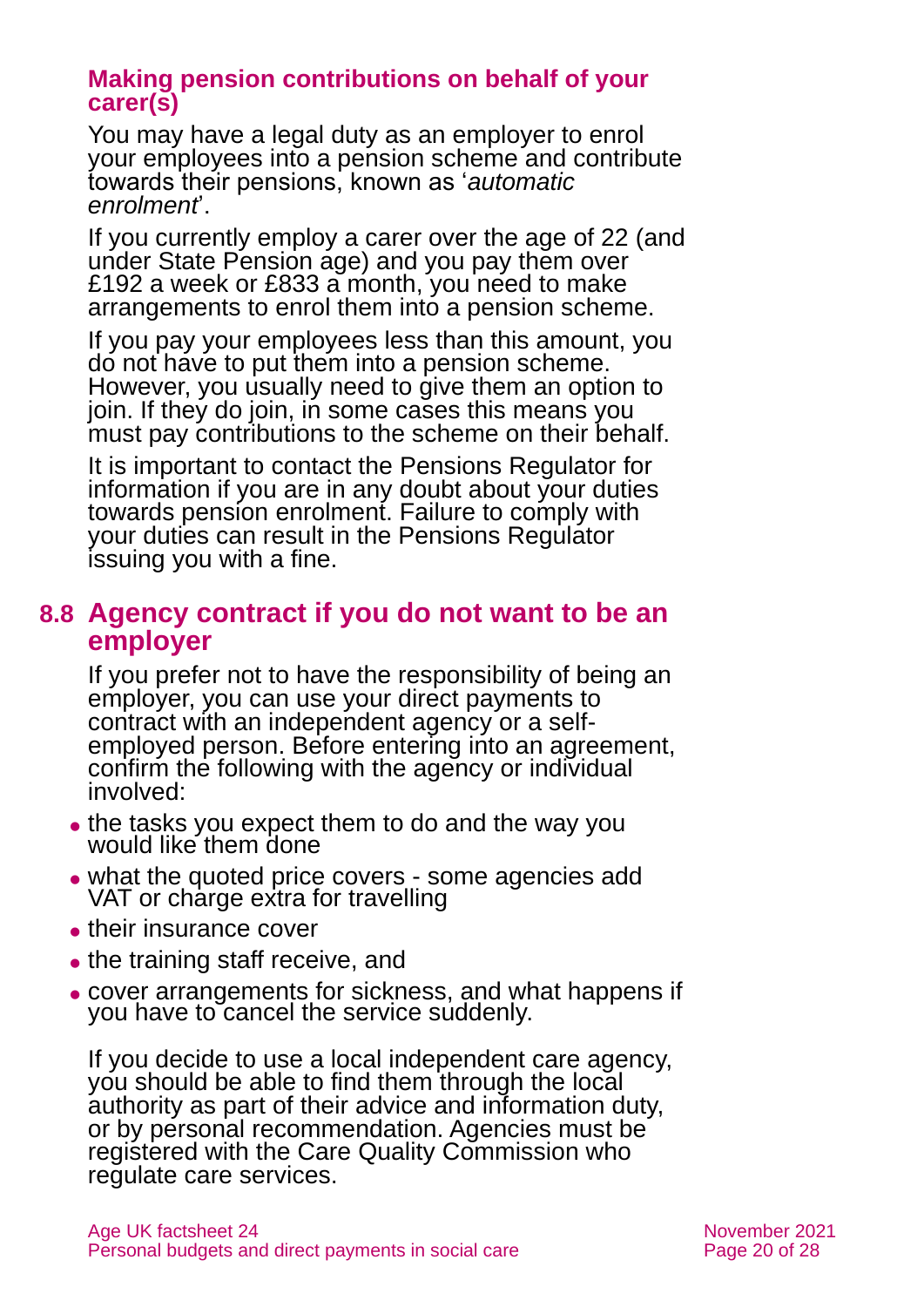It is important to carefully check any contract you make with a self-employed carer means they are genuinely self-employed. If anything goes wrong in the working relationship and in reality, you have employed them, you could incur financial liability, as you would not have made relevant employer's contributions.

HMRC has an online tool to determine a worker's employment status at [www.hmrc.gov.uk/calcs/esi.htm](http://www.hmrc.gov.uk/calcs/esi.htm)

The Low Incomes Tax Reform Group produce factsheets about taking on a PA at <http://disabilitytaxguide.org.uk/about/resources>

# **8.9 Support and help to manage direct payments**

Many people like the flexibility direct payments bring, but find the idea of being an employer and managing public money quite daunting. The local authority should have a system to provide advice and information to help you with this. Sometimes, this is done through local authority staff employed as a direct payments team. Sometimes they commission another specialist organisation to provide this support service.

You can get this support whether you manage your own direct payment or whether you are a nominated or authorised person managing it for someone else. When you discuss the possibility of a direct payment with your social worker at the care planning stage, you should be given all the advice you need to help you get started and you should be put in touch with other organisations offering help and support.

The sort of help and support you may be able to access ranges from one off advice on manual handling issues or suitable insurers through to services to advertise for staff, help with recruitment, contracts of employment, and running the payroll. You may be able to discuss questions that concern you with someone already managing their own direct payment. This can be extremely helpful and reassuring.

# **8.10 Equipment and home adaptations**

<span id="page-20-0"></span>Direct payments can be used to meet any eligible needs and so can include specialist equipment or small home adaptations. These are usually recommended when an occupational therapist (OT) carries out the needs assessment.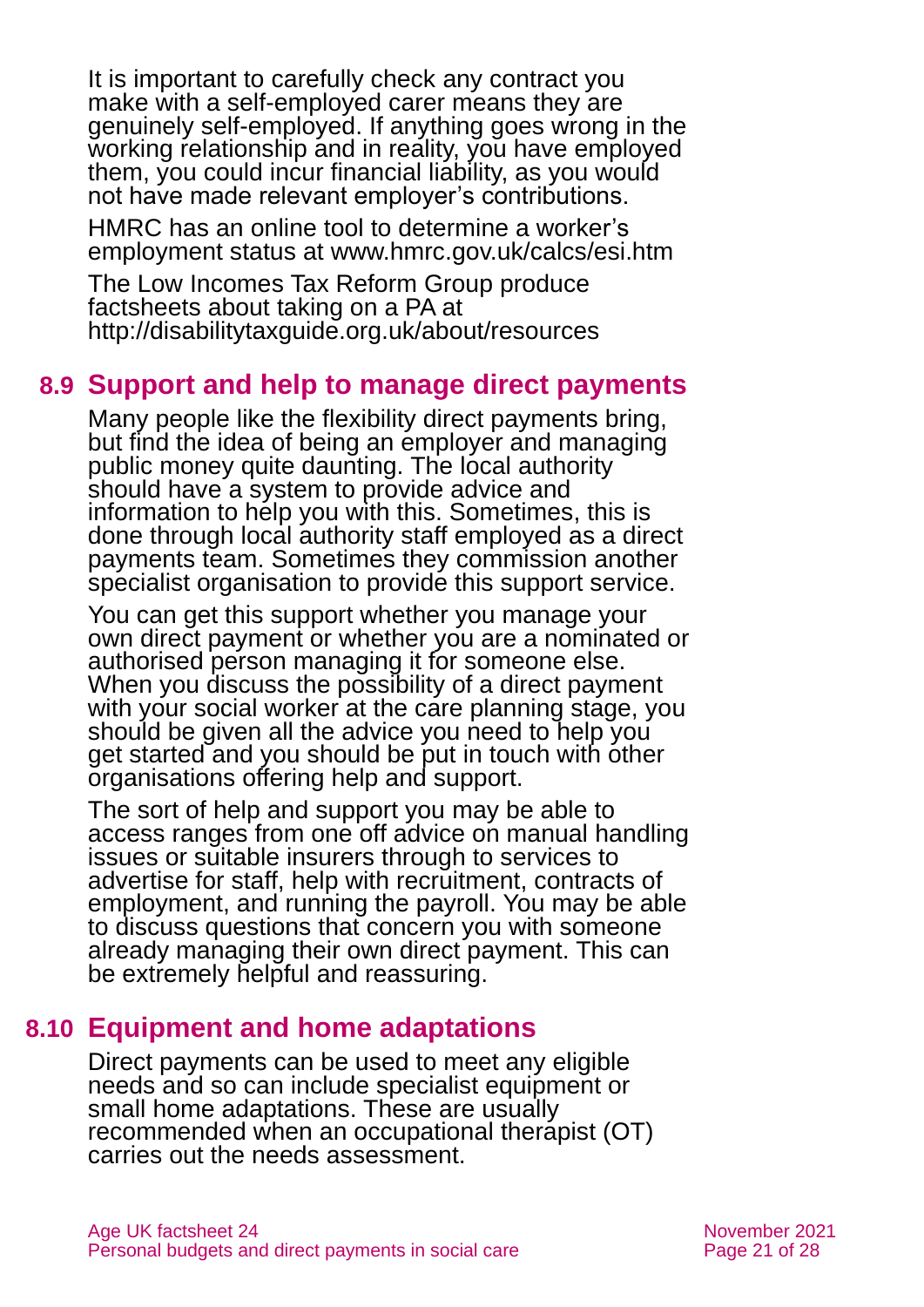If the recommendation comes from another professional, seek advice from the OT department in the local authority.

You should clarify with the local authority when a direct payment is being set up whether:

- ⚫ you or the adult social care department own the equipment,
- who is responsible for on-going care and maintenance, and
- how these costs are to be met.

Whilst you can choose to use your direct payment in this way, the local authority should make you aware that equipment and small adaptations costing £1,000 or less must be provided free of charge, subject to them agreeing this is part of meeting your needs. More expensive adaptations are generally provided via means tested Disabled Facilities Grants, in conjunction with the housing department or district housing authority.

There are Independent Living Centres (ILC) across England, with a range of equipment to try out and staff to give advice. Ask your local authority if a ILC covers your area. See factsheet 42, *[Disability equipment and](https://www.ageuk.org.uk/globalassets/age-uk/documents/factsheets/fs42_disability_equipment_and_home_adaptations_fcs.pdf)  [home adaptations](https://www.ageuk.org.uk/globalassets/age-uk/documents/factsheets/fs42_disability_equipment_and_home_adaptations_fcs.pdf)*, for more information.

# **8.11 Review of your arrangements**

Your case must be reviewed within the first six months and at least annually after that. If the local authority has reason to believe there are problems with the direct payment, they might review it more frequently than this. The purpose is to ensure you are managing the direct payment and complying with conditions attached to it.

For example, should consider whether it needs to check that you are meeting obligations as an employer, such as deducting PAYE income tax and National Insurance contributions from wages.

The guidance says the first review should be '*light touch*' and designed to ensure you are comfortable using the direct payment and to check you are not experiencing initial problems. Your carer and an authorised or nominated person are involved in the review as well as you. You can ask for anyone else to be involved if you want.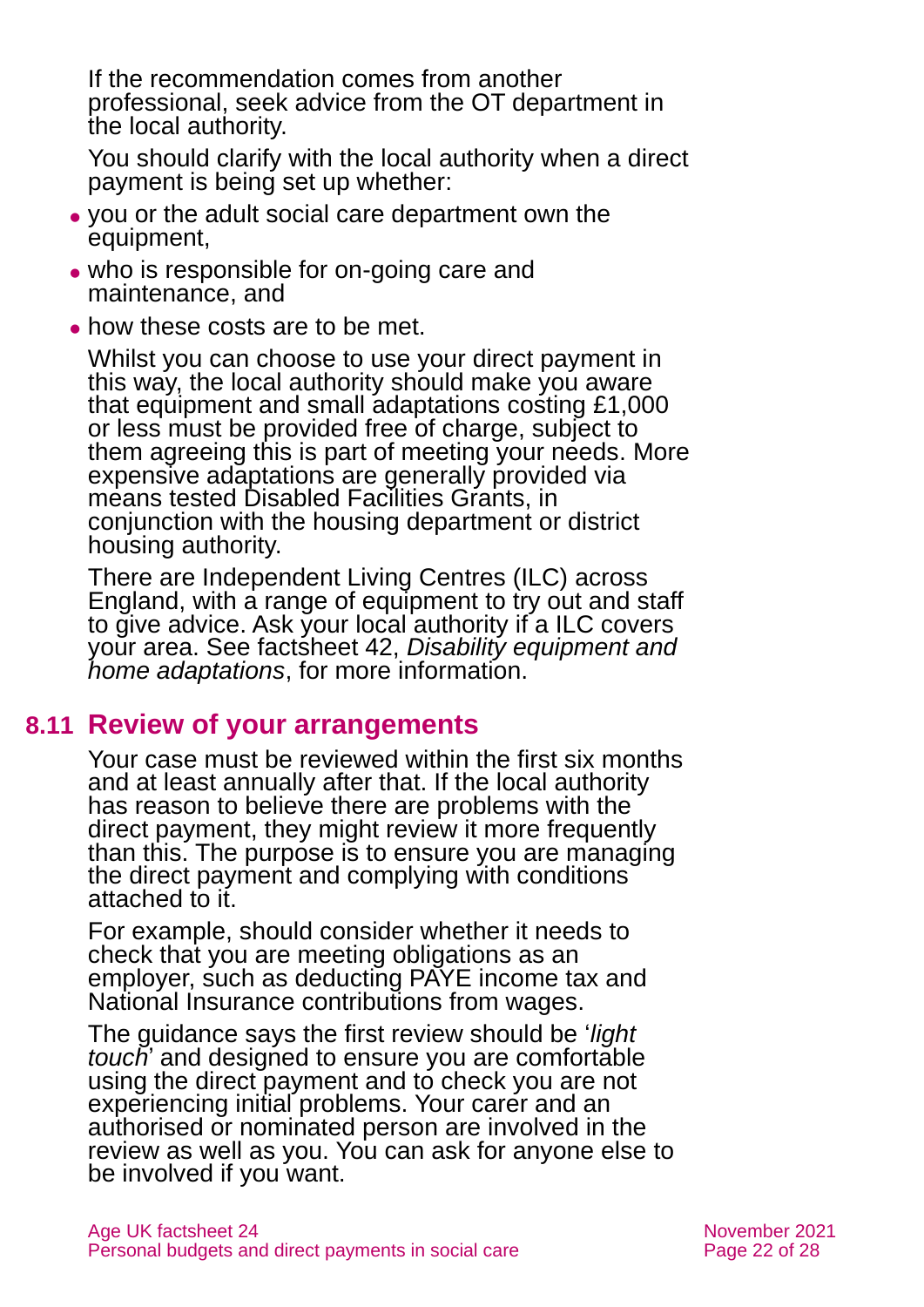As well as providing an opportunity for the local authority to make sure the system is working smoothly, it is also an opportunity for you to raise any concerns you may have and to ask any questions.

It is important to remember you are free to change your mind. If you feel the direct payment scheme is not right for you, you can ask the local authority to arrange care services for you instead. You can also ask for a review assessment at any time.

# **8.12 Terminating direct payments**

You may want to end a direct payments agreement because it is not working for you or the local authority may be thinking of doing so. If you want to finish your direct payment arrangement, contact the local authority and ask for a review of your care plan and direct payment arrangement. If there is a crisis, explain why and ask for the review to be undertaken urgently.

Unless you work closely with a support organisation, it is probably not a good idea to terminate contracts with any staff you employ without getting advice, to ensure you do not incur unnecessary liability.

There are several reasons why the local authority might consider bringing your direct payment to an end. It can be because your situation has changed and adult social care staff think you are struggling to manage the payments, or they think it is no longer an appropriate way to meet your needs.

If so, the guidance says the local authority should carry out a review and ensure any outstanding issues are dealt with. There must be no gap in the services you receive when you change from one method of delivery to another.

The same principles apply if the local authority decides to bring the arrangement to an end because they think you have not spent the money on meeting your care needs, or you have not complied with a condition of the payment.

If you no longer need the help that the direct payments are designed to meet, that can be a reason to bring the payments to an end.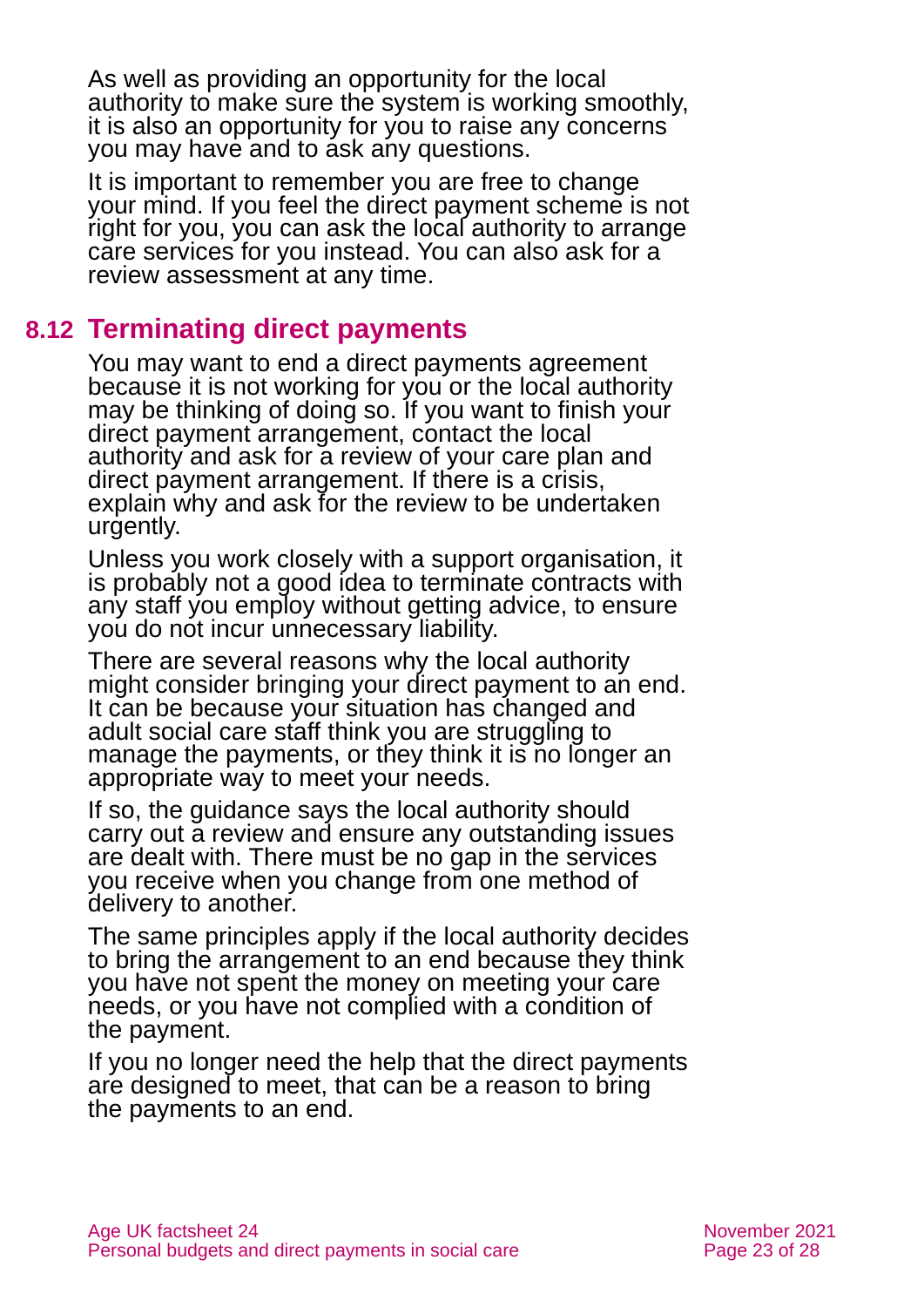The guidance stresses that, unless the legal requirements are no longer being met, direct payments should only be terminated as a last resort. Before that happens, you should be offered help or a revised care plan to help you manage better.

If the local authority brings the payments to an end, they should give you a reasonable period of notice. What is reasonable depends on the circumstances, especially the degree of urgency and the seriousness of the breach of any conditions.

Very exceptionally, the local authority might stop them immediately, for instance if you were being seriously financially exploited.

# **8.13 Harmonising NHS and social care direct payments**

Depending on your health and social care needs, your care package may involve joint funding between the NHS and the local authority.

Personal Health budgets, for NHS funded services, can be delivered by way of a direct payment.

You could find yourself with two direct payments, one for healthcare and one for social care. In that case, the guidance stresses the importance of cooperation between both bodies to ensure the system is harmonised and runs smoothly.

For example, you should not have to set up two separate bank accounts or reporting systems. These should be coordinated and the local authority and NHS should agree which organisation will take the lead role in overseeing your budget.

See section 5.12 of factsheet 44, *[NHS services](https://www.ageuk.org.uk/globalassets/age-uk/documents/factsheets/fs44_nhs_services_fcs.pdf)* for further information.

# <span id="page-23-0"></span>**9 Complaints and safeguarding from abuse and neglect**

Whilst some issues can be informally resolved, you have a right to make a formal complaint if you are dissatisfied with any aspect of the local authority service or you want to challenge a decision they have made.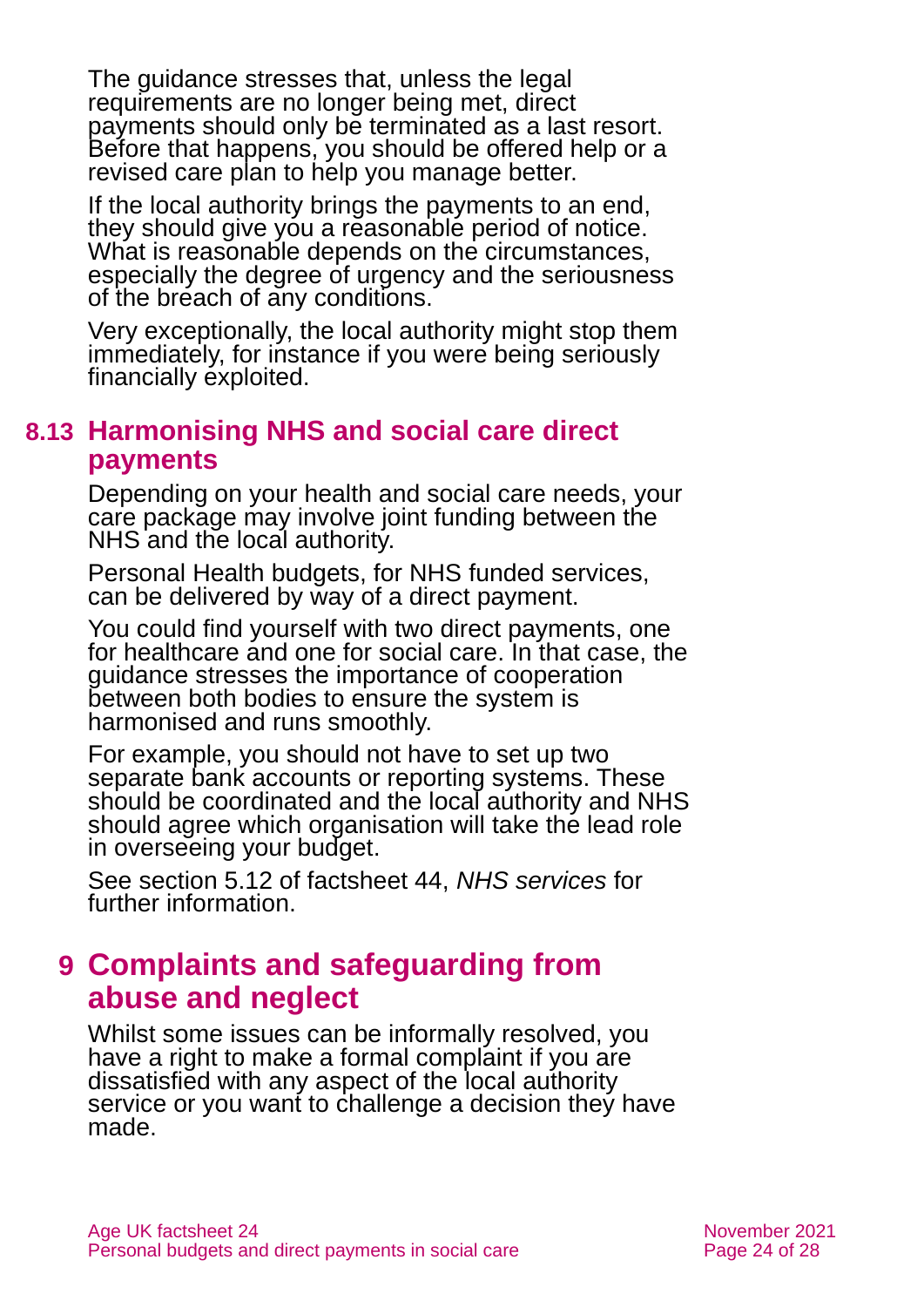For example, you may believe your personal budget has been set or reduced in such a way that your eligible needs are not met, or the local authority has not offered you a direct payment when it has a duty to do so.

If you cannot resolve your complaint through the local authority's complaints procedure, you can take it to the Local Government and Social Care Ombudsman.

For more information, see factsheet 59, *[How to](https://www.ageuk.org.uk/globalassets/age-uk/documents/factsheets/fs59_how_to_resolve_problems_and_complain_about_social_care_fcs.pdf)  [resolve problems and complain about social care](https://www.ageuk.org.uk/globalassets/age-uk/documents/factsheets/fs59_how_to_resolve_problems_and_complain_about_social_care_fcs.pdf)*.

### **Safeguarding from abuse and neglect**

If you are experiencing, or are at risk of, abuse or neglect, you should raise a safeguarding concern with the local authority.

For more information, see factsheet 78, *[Safeguarding](https://www.ageuk.org.uk/globalassets/age-uk/documents/factsheets/fs78_safeguarding_older_people_from_abuse_fcs.pdf)  [older people from abuse and neglect](https://www.ageuk.org.uk/globalassets/age-uk/documents/factsheets/fs78_safeguarding_older_people_from_abuse_fcs.pdf)*.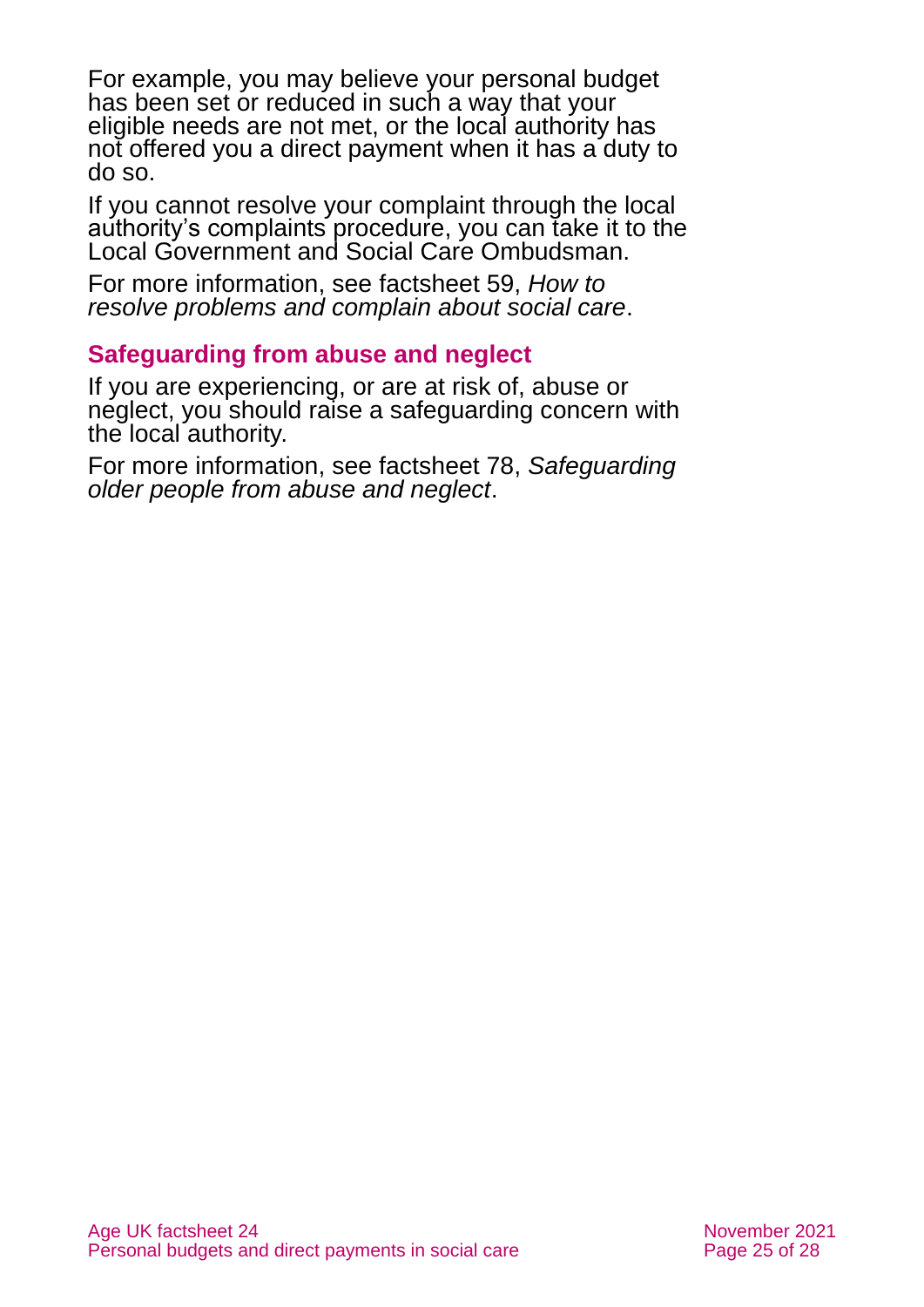# **Useful organisations**

#### <span id="page-25-0"></span>**Care Quality Commission**

[www.cqc.org.uk/](http://www.cqc.org.uk/) Telephone 03000 616 161

Independent regulator of adult health and social care services in England, whether provided by NHS, local authorities, private companies or voluntary organisations, and people detained under the Mental Health Act.

### **Carers UK**

[www.carersuk.org](http://www.carersuk.org/) Telephone 0808 808 7777

Information, advice and support for carers, including information about benefits.

### **Citizens Advice**

[www.citizensadvice.org.uk](http://www.citizensadvice.org.uk/) Telephone 0800 144 8848 (England)

National network of advice centres offering free, confidential, independent advice, face to face or by telephone.

## **Disability Rights UK**

[www.disabilityrightsuk.org](http://www.disabilityrightsuk.org/) Telephone 0330 995 0400 Personal Budgets Help Line 0330 995 0404 (9.30am - 1.30pm Tuesday and Thursday)

Advice and information about personal budgets, direct payments and personal assistance.

# **HM Revenue & Customs**

[www.hmrc.gov.uk](http://www.hmrc.gov.uk/) Telephone 0300 200 3200

Helpline providing information to those considering becoming employers.

#### **Pensions Regulator (The)**

[www.thepensionsregulator.gov.uk/en/employers/](http://www.thepensionsregulator.gov.uk/en/employers/) Telephone 0345 600 1011

Information for employers about their duties to automatically enrol their employees into a pension scheme.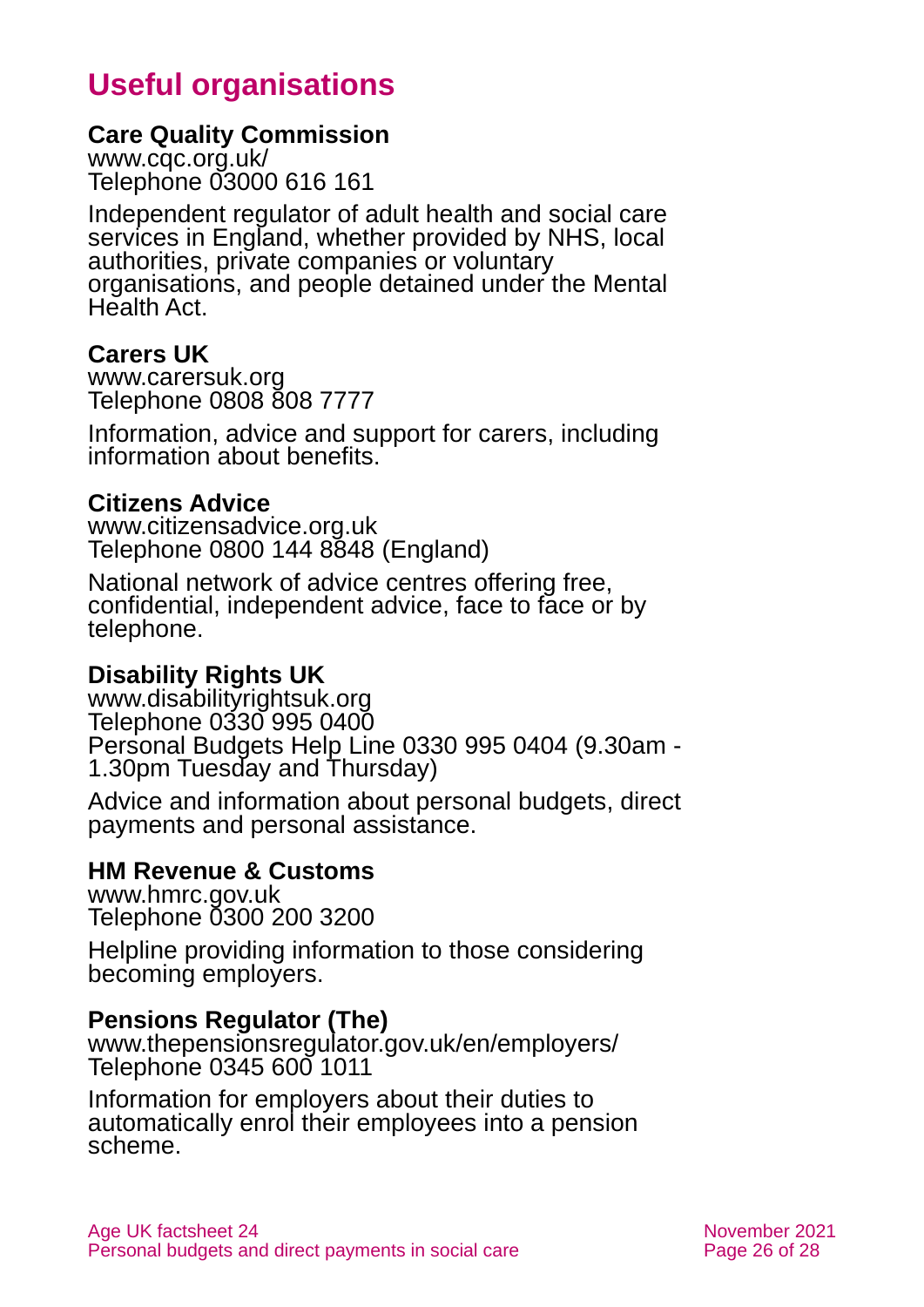# **Age UK**

Age UK provides advice and information for people in later life through our Age UK Advice line, publications and online. Call Age UK Advice to find out whether there is a local Age UK near you, and to order free copies of our information guides and factsheets.

# <span id="page-26-1"></span>**Age UK Advice**

[www.ageuk.org.uk](http://www.ageuk.org.uk/) 0800 169 65 65 Lines are open seven days a week from 8.00am to 7.00pm

## **In Wales contact**

#### **Age Cymru Advice**

[www.agecymru.org.uk](http://www.agecymru.org.uk/) 0300 303 4498

### <span id="page-26-0"></span>**In Northern Ireland contact**

#### **Age NI** [www.ageni.org](http://www.ageni.org/)

0808 808 7575

## **In Scotland contact**

# <span id="page-26-2"></span>**Age Scotland**

[www.agescotland.org.uk](http://www.agescotland.org.uk/) 0800 124 4222

# **Support our work**

We rely on donations from our supporters to provide our guides and factsheets for free. If you would like to help us continue to provide vital services, support, information and advice, please make a donation today by visiting [www.ageuk.org.uk/donate](http://www.ageuk.org.uk/donate) or by calling 0800 169 87 87.